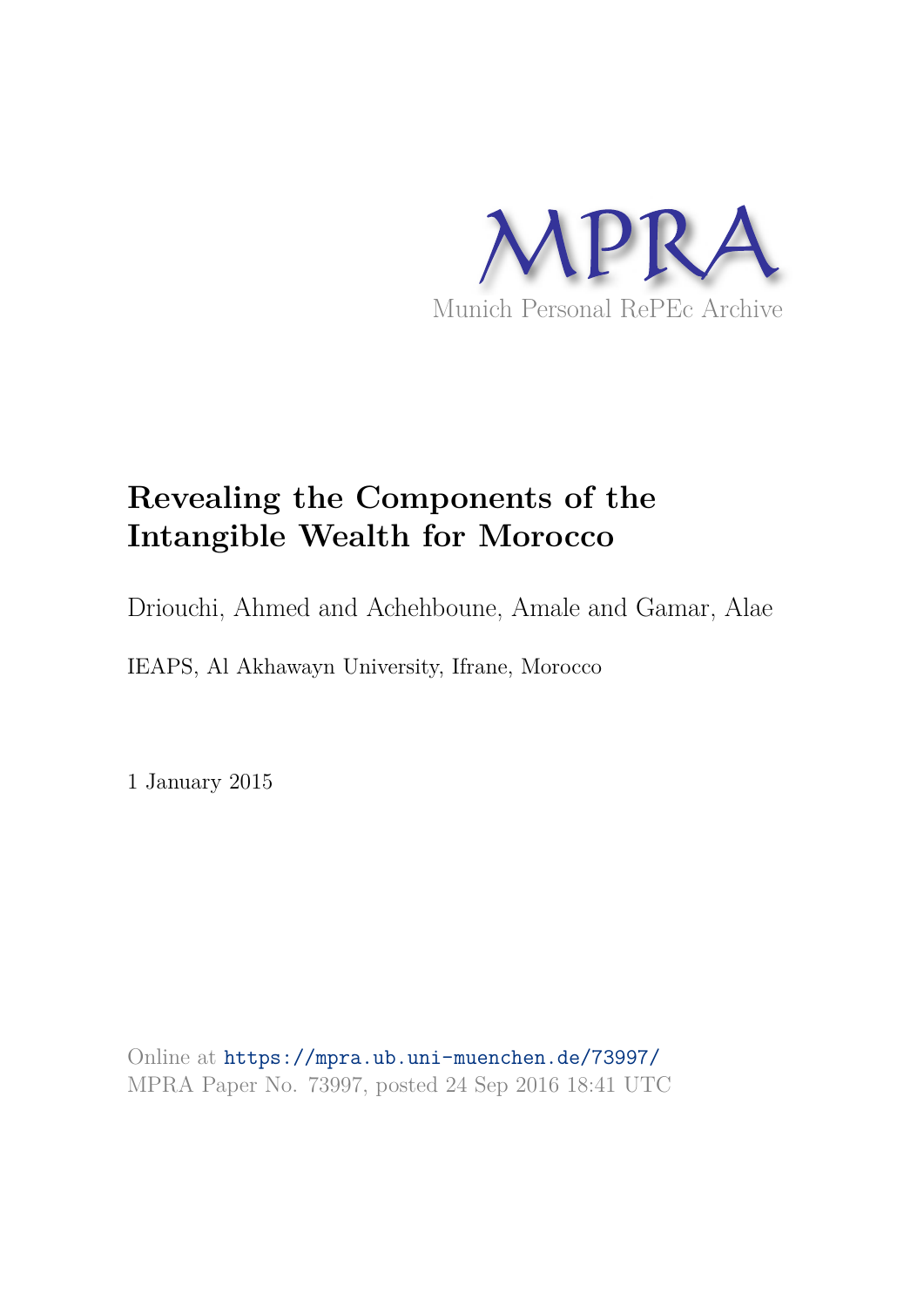# **Revealing the Components of the Intangible Wealth for Morocco**

By:

**Ahmed Driouchi, Amale Achehboune and Alae Gamar Institute of Economic Analysis & Prospective Studies (IEAPS), Al Akhawayn University, Ifrane, Morocco** 

# **Abstract:**

This paper attempts to reveal the intangible components of wealth that need to be considered for further economic and social policies in Morocco. This objective is achieved through selecting secondary time series data and international indices and regressing the residual intangible wealth as measured by the World Bank method, on different components that are likely to be tested as genuine wealth indicators for Morocco. The attained results are not different from those revealed in previous publications. Governance, Intellectual capital besides Safety and Peace in addition to some cultural features appear to be the main components of the intangible wealth in Morocco. They consequently constitute new directions for economic policy improvements.

**Keywords:** Intangible capital, regression analysis, wealth intangible components. **JEL:** O11, Q56, E21.

# **Introduction**

At the microeconomic level, series of intangible assets and values could be easily identified and perceived as affecting the overall wealth of a firm, a household, an individual or community. But, the intangible wealth components are hard to capture and perceive at the macroeconomic level, unless taken as aggregates. Such wealth components could be built around factors such as trust, security, abilities and other amenities that are not captured in the tangible resources. The most important aggregates related to the intangible wealth of a nation and that are mostly cited in the literature account for social, intellectual, knowledge, human, cultural and institutional capitals with series of variations in their compositions and mainly their measurements.

Furthermore, only an aggregate figure of intangible capital of a nation is obtained as a residual and difference between total and tangible wealth. While the tangible part is obtained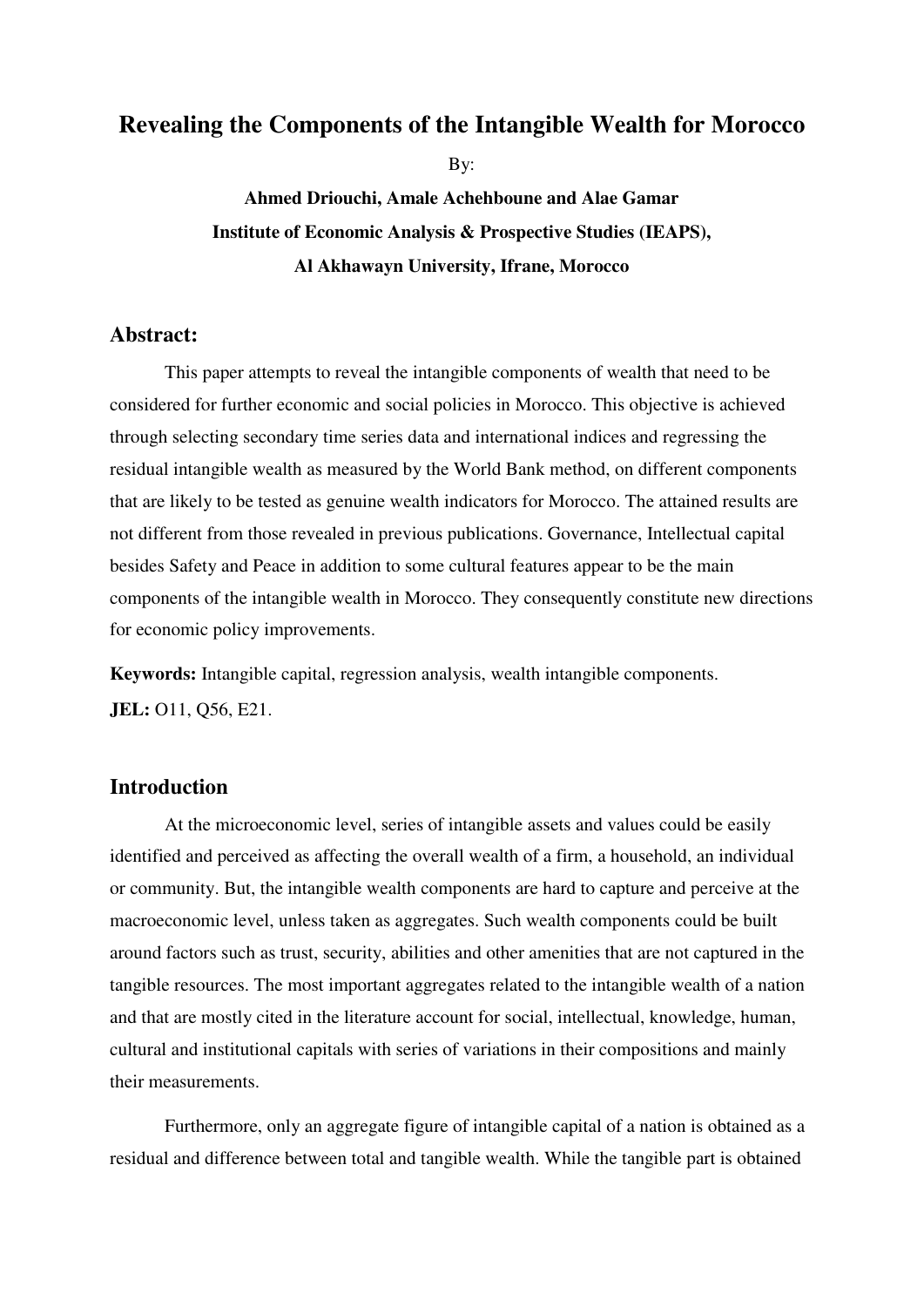as the net values of traded manufacturing and natural flows from goods and services of a nation, the total value of the wealth is the present value of the adjusted genuine wealth generated over the a long time horizon for an economy. Aggregate values for intangible have been obtained over time for series of nations.

The question is then how to identify the major intangible factors that form the most dominant intangible component in Morocco. Does the obtained residual capture one or several components as perceived under culture, trust, safety, abilities, knowledge, governance and organization?

The objective of the present paper is to introduce and test a way that could help reveal the major intangible components included in the overall estimation of the total intangible wealth. This helps in the setting of new economic policies that address sectors and the overall economy to enhance the level of intangible and thus the total wealth of Morocco.

The achievement of the above objective will be mainly based on empirically analyzing the likely relationships between the computed total intangible wealth as residual and series of indices measuring variety of intangible assets.

The present paper is composed of a literature review that addresses how the likely relationships have been discussed globally and in series of economies. This is followed by the presentation of the most important indices that have been developed to capture different intangibles. A methodological part is then introduced to address the procedure, the data and the hypotheses to be used to tackle the basic question of the paper. The last part focuses on the results and their discussion in relation to context of Morocco.

# **I. Literature Review**

The effects of different intangible components of wealth on the economic performance have been discussed in series of publications. These include papers centered on the effects of trust, institutions, intellectual capital, safety, trust and other dimensions related human resources.

McCracken, M. (1998) considers that culture is a set of ethical habits and reciprocal moral obligations internalized by members of each community. To the author, trust is related to dependability that members will follow the norms defined by the culture. Social capital is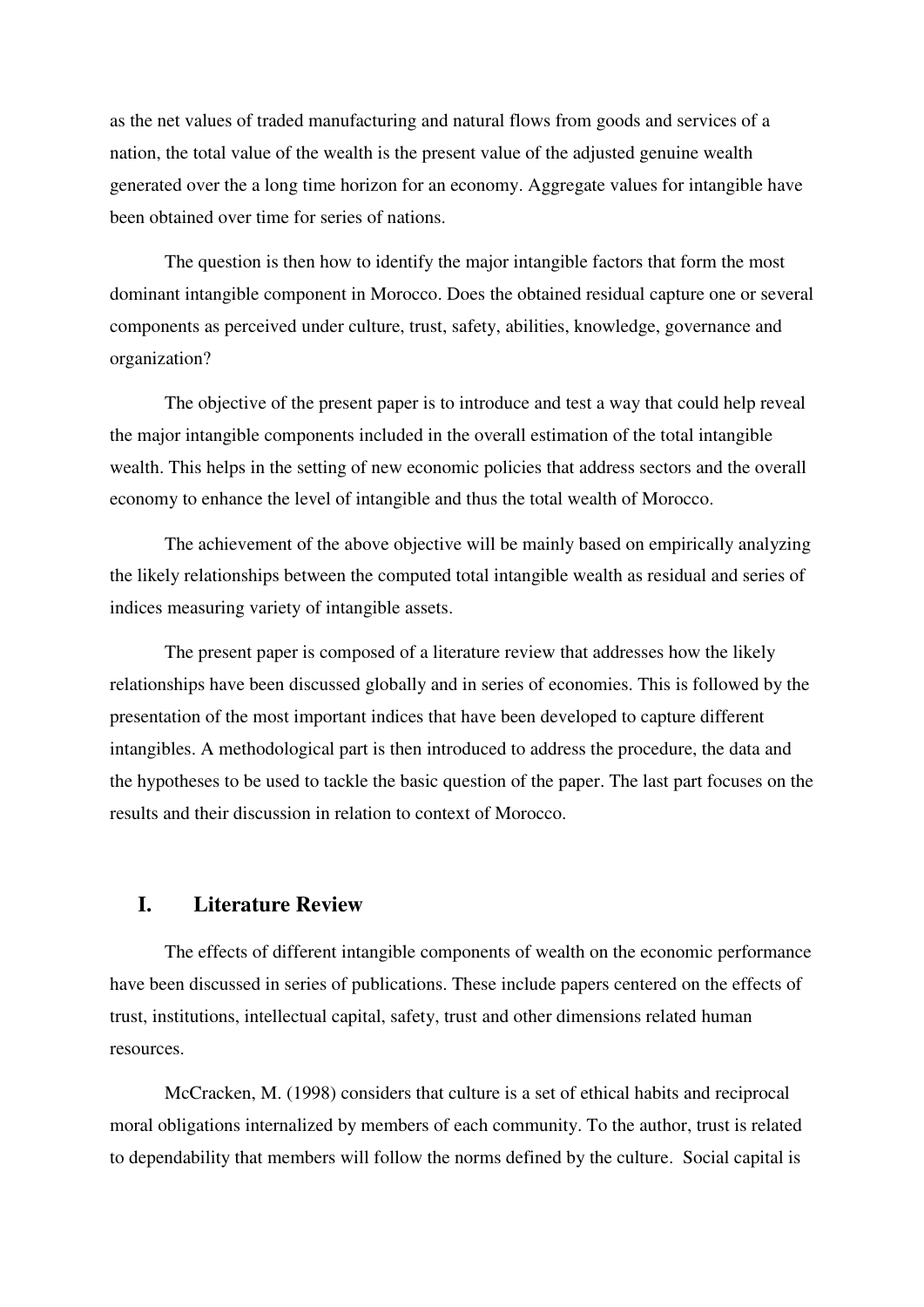then a capability that arises from the prevalence of trust in a society. This can range from the family to a nation, and is reflected in the adoption of a set of common norms. Social cohesion relates to the notion of "glue" or "linkages" between people.

The common starting point for economics is the individual, with tastes taken as given, with given characteristics which are often lumped together into the concept of human capital. The stock of human capital is augmented by education, informal and formal training, and experiences. Human capital is taken as the explanation for differential incomes among people. The author refers then to better economic performance improves social cohesion, particularly as gains are shared among the economic partners and social programs. To the author, there is growing evidence that there is a strong causal linkage from social cohesion to macroeconomic performance. Channels through which an improvement in social cohesion (social capital) can impact macroeconomic performance, directly and indirectly include reduced transaction costs as trust between organizations and people allows for transactions to take place with high confidence that payments will be made, and higher investment ratio as an increase in the investment ratio as a result of greater trust and more credible policies can influence the longterm growth prospects of the nation by raising the rate of productivity growth. In addition, encouragement of innovation - more entrepreneurial time available for innovation and better performance of government institutions, lead to increases in education, enhanced provision of public goods, and better public policy.

When considering culture only, Casson (2006) insists on its nature as an economic asset and a form of cultural capital. It is an intangible public good, shared by the members of a social group. The author has shown that the influence of culture on the economy extends well beyond the production and consumption of cultural goods. Values and beliefs of a suitable kind can improve economic performance. The high-performance culture also encourages both freedom and responsibility. In addition, a moral culture will rely on trust to as much as possible, but will underpin trust by the rule of law.

Chiu (1998) shows that greater income equality implies higher human capital accumulation and economic performance in an overlapping-generations model with heterogeneity in income and talent. Given liquidity constraints and declining marginal utility, individuals with a given level of talent receive education if their initial income is higher than a threshold level and the threshold is lower for more talented individuals. Assuming the more talented create more human capital when educated, greater initial income equality for one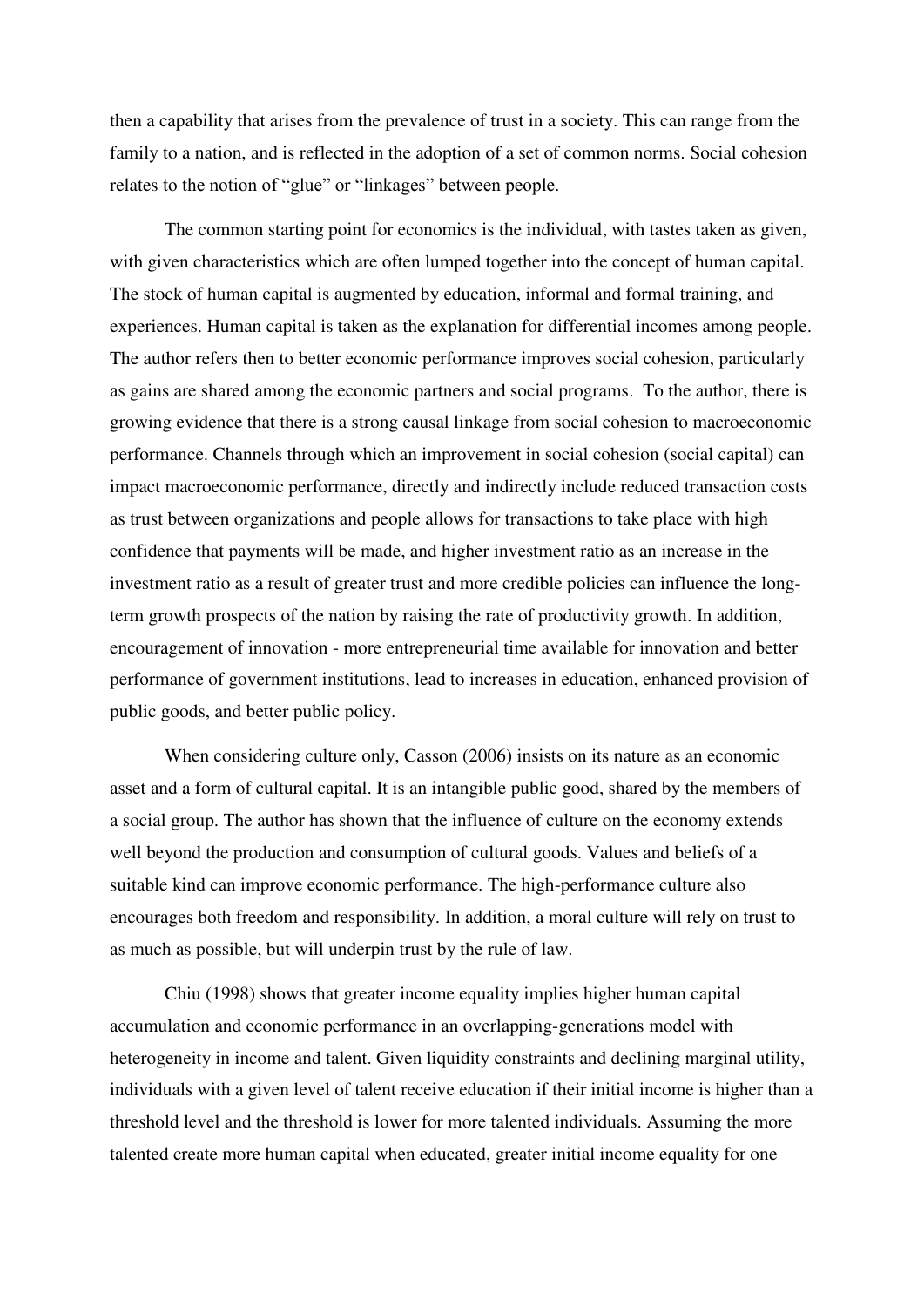generation then imply not only higher aggregate human capital accumulated by that generation but an improvement in all subsequent generations' initial income distributions.

Beugelsdijk, De Grooty, and Van Schaikz (2004) analyze the robustness of results on the relationship between growth and trust previously derived by other authors. They show that the results of Knack and Keefer are only limitedly robust, whereas those of Zak and Knack are highly robust in terms of significance of the estimated coefficients and reasonably robust in terms of the estimated effect size. The improvement in robustness is caused by the inclusion of countries with relatively low scores on trust (most notably, the Philippines and Peru). Overall, our results point at a relatively important role for trust. However, the answer to the question how large this payoff actually is depends on the set of conditioning variables controlled for in the regression analysis and—to an even larger extent—on the underlying sample.

On social capital, Nannestad, Tinngaard and Sonderskov (2013) look at the determination of trust in a society and to the quality of levels of social trust, migrants from countries with lower-quality institutions should enhance their level of social trust in countries with higher-quality institutions. If, on the other hand, the migrants' level of social trust is determined by their culture, it should not be affected by a different institutional setting. Furthermore, culturally diverse immigrant groups should have different levels of social trust in the same host country. Analyzing migration from several non-western countries to Denmark, this paper demonstrates that institutions rather than culture matter for social trust.

Mishler and Rose (1997) focuses on trust in social and political institutions to find it vital to the consolidation of democracy, but in post-Communist Europe, distrust is the predicted legacy of Communist rule. Contrary to expectations, however, New Democracies Barometer surveys of popular trust in fifteen institutions across nine Eastern and Central European countries indicate that skepticism, rather than distrust, predominates. Although trust varies across institutions and countries, citizens trust holistically, evaluating institutions along a single dimension. Both early life evaluations influence levels of trust. The legacy of socialization under Communism has mostly indirect effects, whereas the effects of economic and political performance evaluations on trust are larger and more direct. Thus, skepticism reflects trade-offs between public dissatisfaction with current economic performance, optimism about future economic performance, and satisfaction with the political performance of contemporary institutions in providing greater individual liberties than in the Communist past.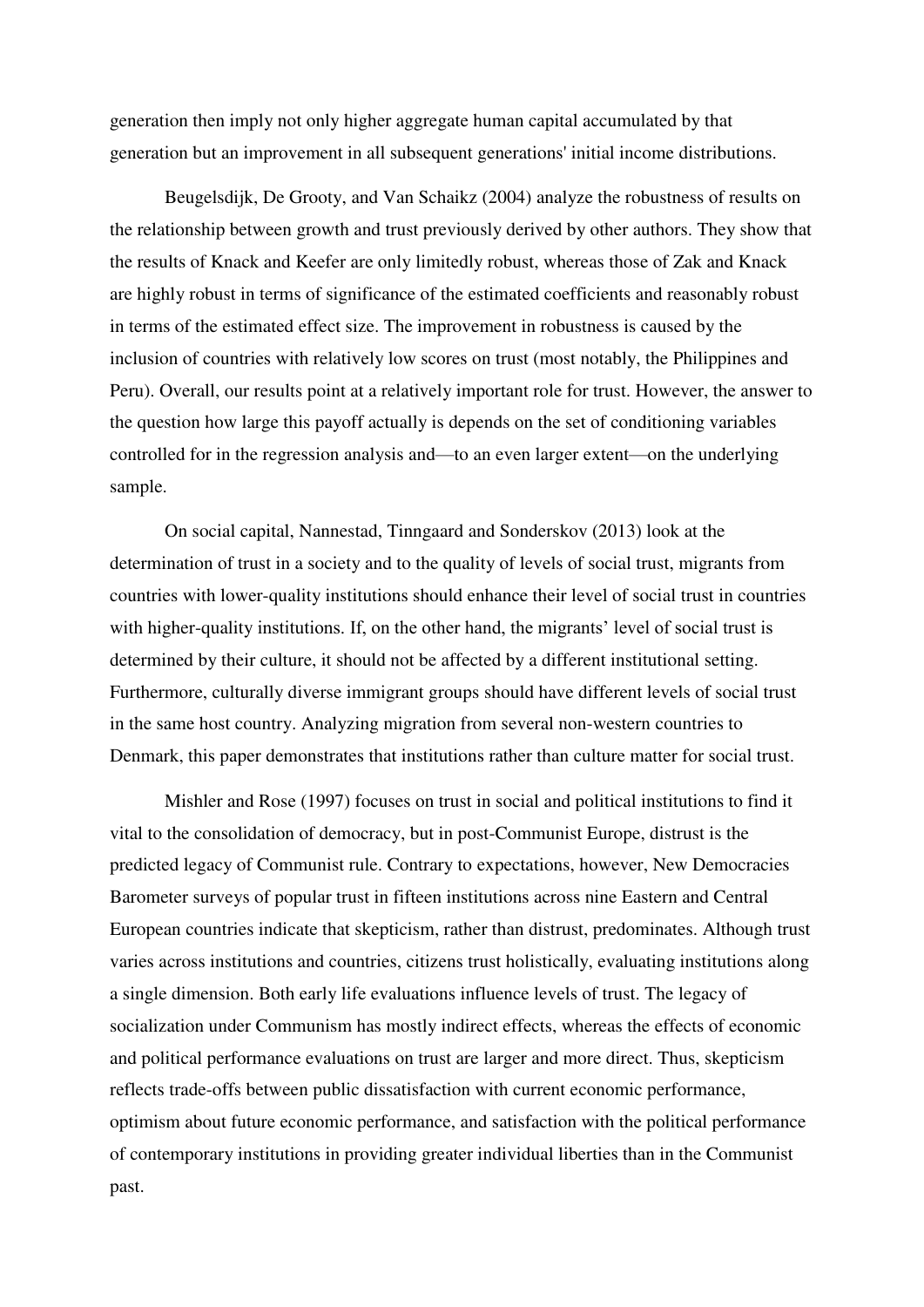Letki (2006) considers that in the last decade considerable research in social sciences has focused on interpersonal trust, treating it as a remedy for most maladies modern democracies suffer from. Yet, if others act dishonestly, trust is turned into gullibility, thus mechanisms linking interpersonal trust with institutional success refer implicitly to honesty and civic morality. This paper investigates the roots of civic morality. It applies hierarchical models to data from 38 countries, and tests the individual, community and structural explanatory factors. The results of the analysis point to the relevance of an institutional dimension, both in the form of individuals' perceptions as well as the quality of governance: confidence in political institutions and their objective quality are the strongest predictors of civic morality. At the same time, the findings show that the recently popular claims about the importance of social capital for citizens' moral standards are largely unfounded.

Algan and Cahuc (2010) develop a new method to uncover the causal effect of trust on economic growth by focusing on the inherited component of trust and its time variation. The authors show that inherited trust of descendants of US immigrants is significantly influenced by the country of origin and the timing of arrival of their forebears. This strategy allows to identify the sizeable causal impact of inherited trust on worldwide growth during the twentieth century by controlling for country fixed effects.

Camacho (2014) insists on a comprehensive theory of support to democracy. Building on instrumental and cultural approaches, the theory argues that experience with democracy conditions the extent to which economic and political performance inform support. The evidence from 21 Latin American countries indicates that both economic and political performance inform support for democracy and that the extent to which economic performance informs and supports declines as a democracy grows older.

Knack and Keefer (2010) compare more direct measures of the institutional environment with both the instability proxies used by Barro (1991) and the Gastil indices (2000), by comparing their effects both on growth and private investment. The results provide substantial support for the position that the institutional roots of growth and convergence are significant. The improvement is that these new variables represent over existing proxies. It also suggests that there are substantial returns to future research into variables that reflect the security of property rights and the efficiency with which states determine economic policies and allocate public goods.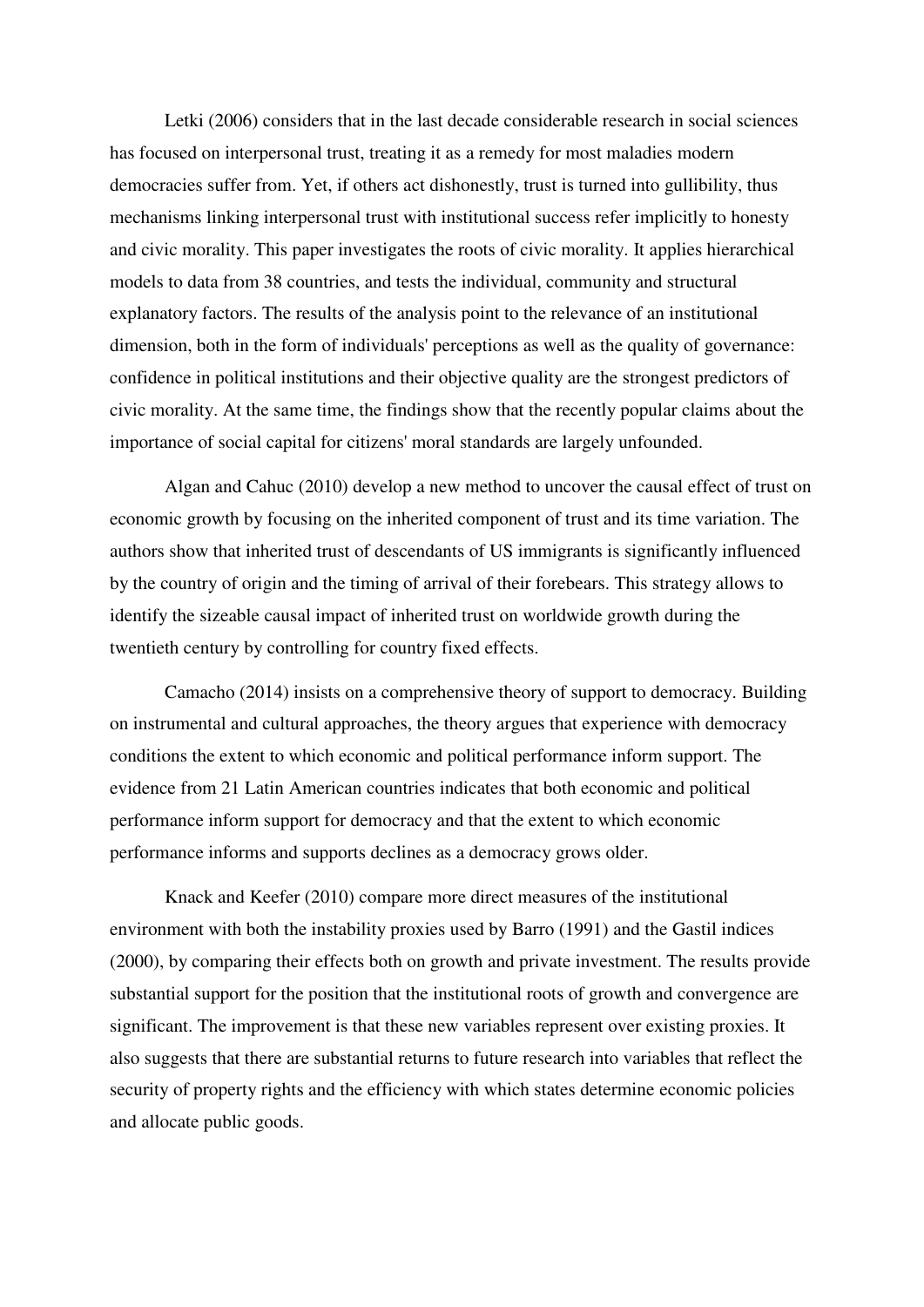Hamilton and Liu (2013) emphasize the importance of human capital in total wealth. They estimate the value of human capital using the lifetime income approach for a sample of 13 (mostly high-income) countries. This yields a mean share of human capital in total wealth of 62 percent—four times the value of produced capital and 15 times the value of natural capital. But for selected high-income countries in the sample there is still an average of 25 percent of total wealth that is unaccounted—it is neither produced, nor natural, nor human capital. This residual intangible wealth is arguably the "stock equivalent" of total factor productivity—the value of assets such as institutional quality and social capital that augment the capacity of produced, natural and human capital to support a stream of consumption into the future.

World Bank (2006) and mainly in Chapter 7 focusing on Explaining the Intangible Capital Residual with insistence on the role of Human Capital and Institutions in total wealth of a nation, regression analysis is recommended to identify the major determinants of the intangible capital residual with human capital given an important part of any model specification. A proxy for human capital is schooling. Schooling level per person constitutes an imperfect measure of human capital, since it does not take into account the quality of education of those trained, nor other types of human capital investment such as on-the-job training. For institutional capital the model uses the rule of law indicator. It encompasses the respect of citizens and the state for the institutions which govern their interactions. While there is no strong reason to prefer one governance dimension over another, an argument in favor of choosing the rule of law indicator is that it captures particularly well some of the features of a country's social capital.

Cobb (2008) focuses on the above study and emphasizes the role of regression analysis to quantify the contribution of the 'intangibles' mainly the value of social institutions and education with social capital explaining 57 percent of the intangible residual and education accounting for 43 percent of intangible wealth. Under this analysis it is fair to say that roughly half of intangible wealth is attributable to education and half is attributable to social capital. This disaggregation and quantification of intangibles provides a useful paradigm for policymakers particularly when undertaking the cost-benefit analysis of a given policy.

Ferreira and Hamilton (2010) estimate total wealth, natural capital, and physical capital for a panel of countries to shed light on the constituents of the intangible capital residual. The authors show that factors of production are very successful in explaining the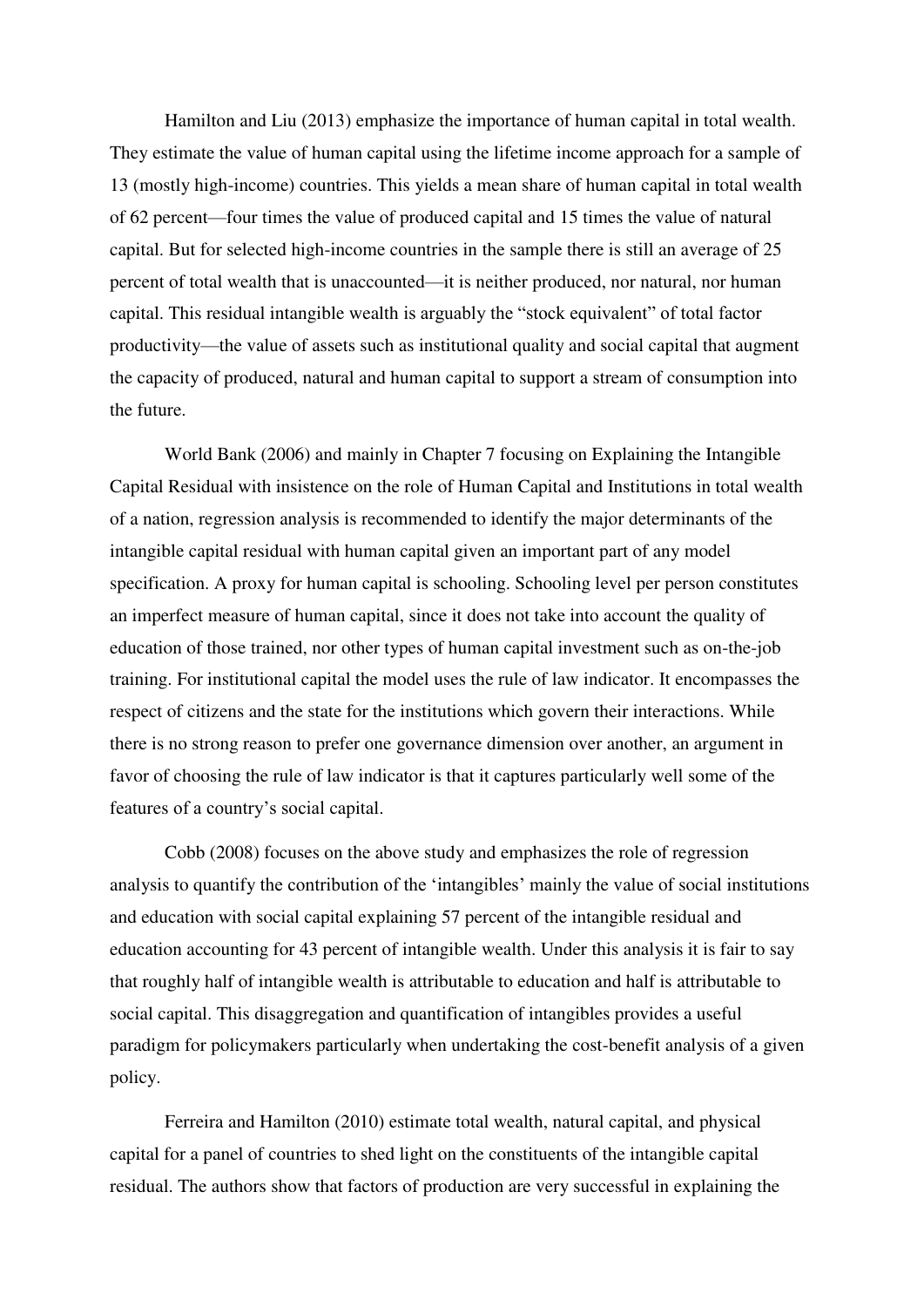variation in output per worker when they use intangible capital instead of human capital as a factor of production. This suggests that intangible capital captures a broad range of assets typically included in the total factor productivity residual. Human capital is an important factor, both in statistical and economic terms, in regressions decomposing intangible capital.

All the above papers suggest intangible wealth components that include governance, culture, peace, trust and stability among others. Different indices have been developed to capture series of dimensions not included in the tangible part of the wealth of nations. They are reviewed below with the objective of selecting those that might pertain to the Moroccan economy.

# **II. Indices for Intangible Wealth**

Different forms and types of capitals have been considered and developed under different social science disciplines and across subjects. Human, intellectual, knowledge, social and institutional capitals have all been described and assessed for countries and groups of economies. They include also social, health and knowledge capitals (Driouchi, 2013). Also, series of indices have been generated to account for variations of levels of prosperity and enjoyments in different economies. Besides variety of indices related to happiness and life satisfaction, there have been attempts to account for genuine progress and sustainably.This section reviews most of the indices that are likely to account for intangible wealth and for applications to Morocco. While the first two indices appear to be relevant for the characterization of intangible wealth, they are only mentioned here, and will not be used in the following analysis because they are too recent or do not have enough observations. Those that will be used in the analysis are introduced under heading number 3.

### **1. The Social Progress Index (SPI)**

One of the most recent indices that account for both tangible and intangibles is the Social Progress index [\(http://www.socialprogressimperative.org/data\)](http://www.socialprogressimperative.org/data). The Index is the sum of three dimensions: Basic Human Needs, Foundations of Wellbeing, and Opportunity. Each dimension is made up of four equally weighted individual components scored on an objective scale from 0–100. This scale is determined by identifying the best and worst global performance on each indicator by any country in the last 10 years, and using these to set the maximum (100) and minimum (0) bounds.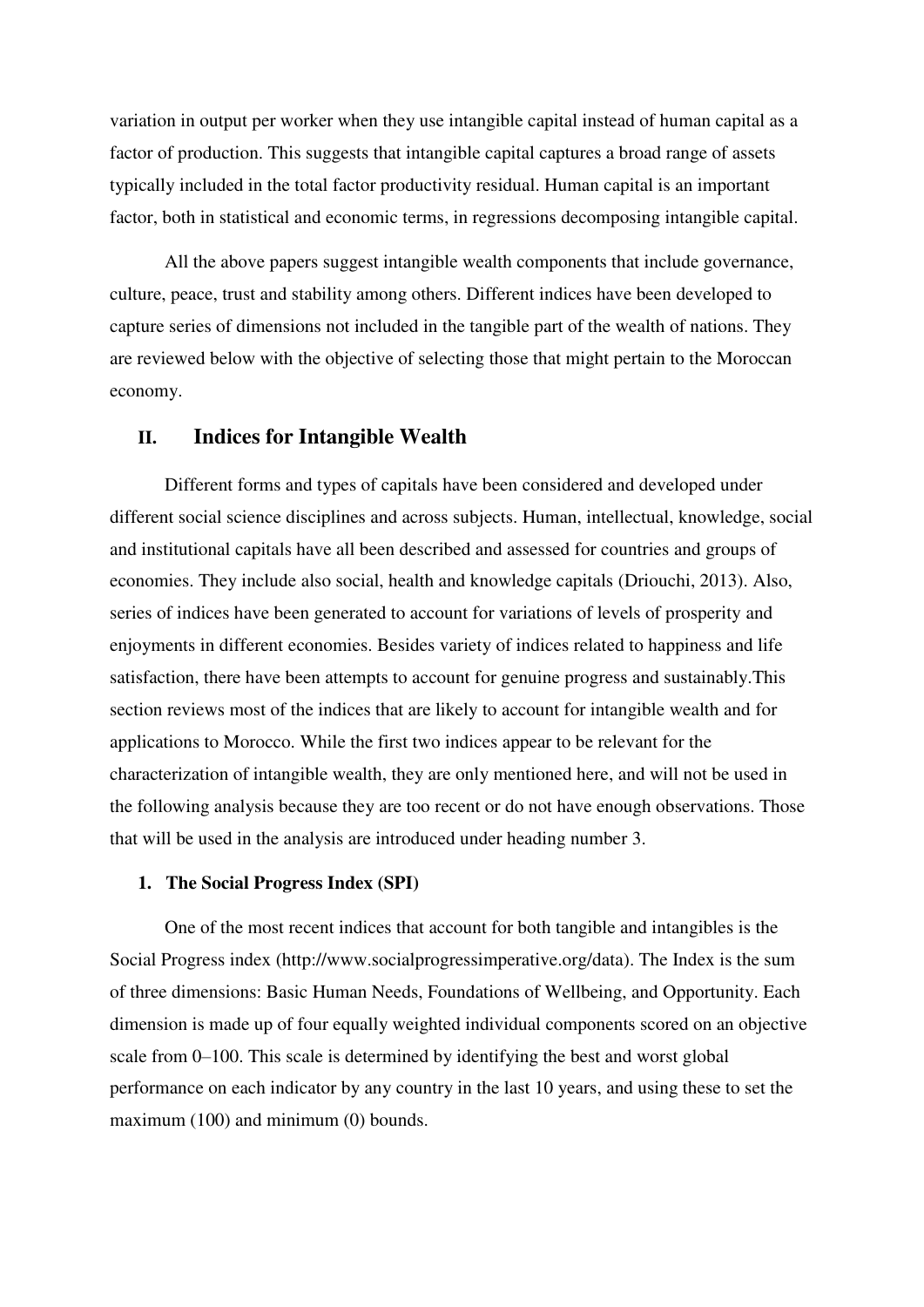Morocco SPI 2014 shows that the country does best in areas including Nutrition and Basic Medical Care but has the greatest opportunity to improve human wellbeing by focusing more on Water and Sanitation. Under the Foundations of Wellbeing Dimension, Morocco excels at providing building blocks for people's lives such as Access to Basic Knowledge but would benefit from greater investment in Ecosystem Sustainability. Of issues covered by the Opportunity Dimension, Morocco outperforms in providing opportunities for people to improve their position in society and scores highly in Personal Freedom and Choice yet falls short in Access to Advanced Education. Social Progress Index 58.01, Basic Human Needs 71.86 Nutrition and Basic Medical Care 87.74 Water and Sanitation 54.56 Shelter 76.18 Personal safety 68.95 Foundations of Wellbeing 62.57, Access to Basic Knowledge 76.68, Access to Information and Communications 63.71 , Health and Wellness 75.37 , Ecosystem Sustainability 34.54, Opportunity 39.60, Personal Rights 41.60, Personal Freedom and Choice 64.82, Tolerance and Inclusion 37.61 and Access to Advanced Education 14.37.

### **2. World Value Surveys**

Values have been assessed within the framework of World Value Surveys from which data related to Morocco are retrieved (WV4\_Data\_Morocco\_2001\_spss\_v\_2014-04-28.zip). They show that family, work and social values have been equally important in 2001 and 2007 as they provide intangible satisfaction to individuals, families and communities. But, interpersonal values such as those related to trust are not as high as for other countries for the same period.

|                               |        |       | <b>Sex</b> |                          |            | Age   |                |           |  |
|-------------------------------|--------|-------|------------|--------------------------|------------|-------|----------------|-----------|--|
|                               | Total  | Male  | Female     | NA                       | Up to $29$ | 30-49 | 50 and<br>more | No Answer |  |
| Most people can be<br>trusted | 23.0   | 19.8  | 26.2       | $\overline{\phantom{a}}$ | 23.0       | 19.3  | 30.9           |           |  |
| Need to be very careful       | 73.4   | 75.5  | 71.4       | 100.0                    | 73.9       | 77.4  | 64.1           | 100.0     |  |
| Don't know                    | 3.5    | 4.7   | 2.3        | $\overline{\phantom{0}}$ | 3.1        | 3.3   | 5.0            |           |  |
| (N)                           | (1251) | (620) | (630)      | $^{(1)}$                 | (488)      | (513) | (247)          | (2)       |  |

**Source: World Values Survey Morocco 2001** 

### **Table 1: Results of a question about the trusting attitude in Morocco by sex and categories of age 2001**

The sample studied is composed of 1251 persons from both genders starting 18 years old. The results show that 73.4% of the total number surveyed thinks that one need to be very careful in dealing with people while 23% think that most of people can be trusted. The questionnaire was Concerning Morocco73.4% of the surveyed people estimate that people need to be very careful when dealing with people. For the 620 males and 630 females surveyed 75.5% of the males think they need to be careful in dealing with people against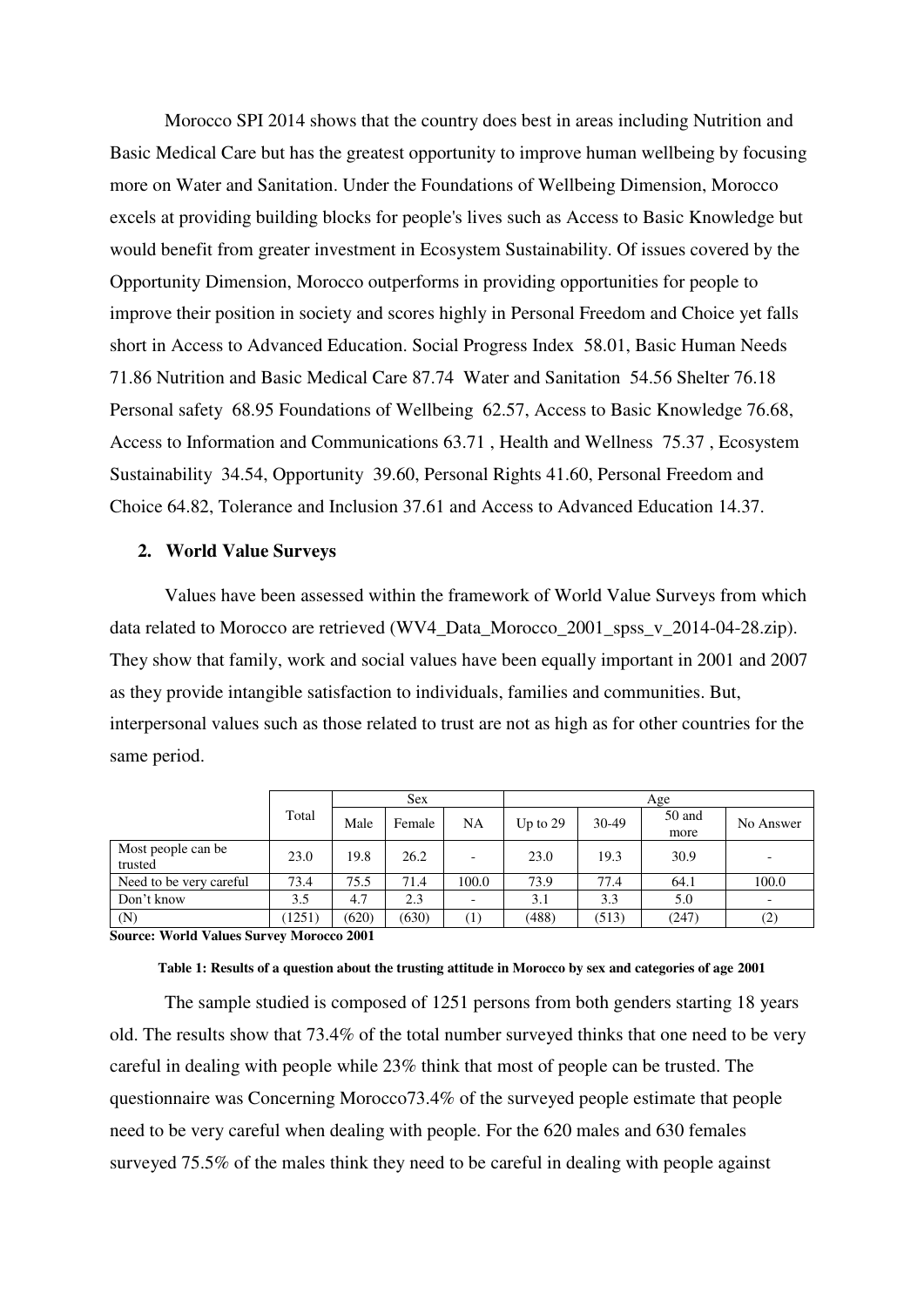71.4% of females. The females scored higher percentage with 26.2% of females for 19.8% of males that think that most people can be trusted. The sample was then classified for three categories of age 488 people aged up to 29 years old, 513 people between 30 and 49 years old and 247 people aged 50 and more. 77.4% of the people aged between 30-49 years old think that people need to be very careful in dealing with people followed by 73.9% for people aged up to 29 years old and by 64.1 for those aged 50 and more. On the other hand, the category of age of 50 years and more scored 30.9% of people thinking that most of people can be trusted followed by the 23% for people aged up to 29 and then 19.3% for those aged 30 to 49years old.

|                            |        | <b>Sex</b> |        | Age        |       |             |           |  |
|----------------------------|--------|------------|--------|------------|-------|-------------|-----------|--|
|                            | Total  | Male       | Female | Up to $29$ | 30-49 | 50 and more | No Answer |  |
| Most people can be trusted | 12.8   | 12.3       | 13.2   | 10.3       | 11.9  | 18.4        |           |  |
| Need to be very careful    | 85.3   | 86.5       | 84.2   | 87.7       | 86.5  | 79.2        | 100.0     |  |
| Don't know                 | 1.9    | 1.2        | 2.6    | 2.0        |       | 2.4         |           |  |
| (N)                        | (1200) | (592)      | (608)  | (495)      | (453) | (250)       | (2)       |  |

**Table 2: Results of a question about the trusting attitude in Morocco by sex and categories of age, data 2007** 

 **Source: World Values Survey Morocco 2007** 

For the questionnaire of 2007, the surveyed sample was 1200 people from both gender and older than18 years old. From the total number of people surveyed 85.3% estimated that one need to be careful in dealing with people. This percentage increases by 11.9 from the one recorded in 2001. While the percentage of people that think that most people can be trusted decreased by about half from 23% in 2001 to 12.8%. Among the 592 males and the 608 females surveyed 86.5% of the males while 84.2 of the females think that one need to be very careful in dealing with people. These numbers increased by 11% for males and 13.8% for females from the one noted in 2001. Regarding the age categories, people aged up to 29 years old takes the lead with 87.7% thinking that one need to be very careful in dealing with people followed by people aged between 30 to 49 years old (86.5%) and then those aged above 50 years (79.2%). People aged up to 29 years old become more careful in dealing with people compared to 2001. These results are also reflected in the results of people that believe that most of people can be trusted.

|                         | Total  |       | <b>Sex</b> | Age        |       |             |           |  |
|-------------------------|--------|-------|------------|------------|-------|-------------|-----------|--|
|                         |        | Male  | Female     | Up to $29$ | 30-49 | 50 and more | No Answer |  |
| <b>Trust Completely</b> | 89.1   | 89.2  | 89.0       | 91.1       | 87.9  | 87.2        | 100.0     |  |
| Somewhat                | 10.0   | 10.0  | 10.0       | 8.5        | 11.0  | 11.2        |           |  |
| Not very much           | 0.5    | 0.5   | 0.5        | 0.2        | 0.4   | 1.2         |           |  |
| No trust at all         | 0.1    | 0.2   |            |            | 0.2   |             |           |  |
| No answer               | 0.3    | 0.2   | 0.5        | 0.2        | 0.4   | 0.4         |           |  |
| (N)                     | (1200) | (592) | (608)      | (495)      | (453) | (250)       | (2)       |  |

 **Source: World Values Survey Morocco 2007**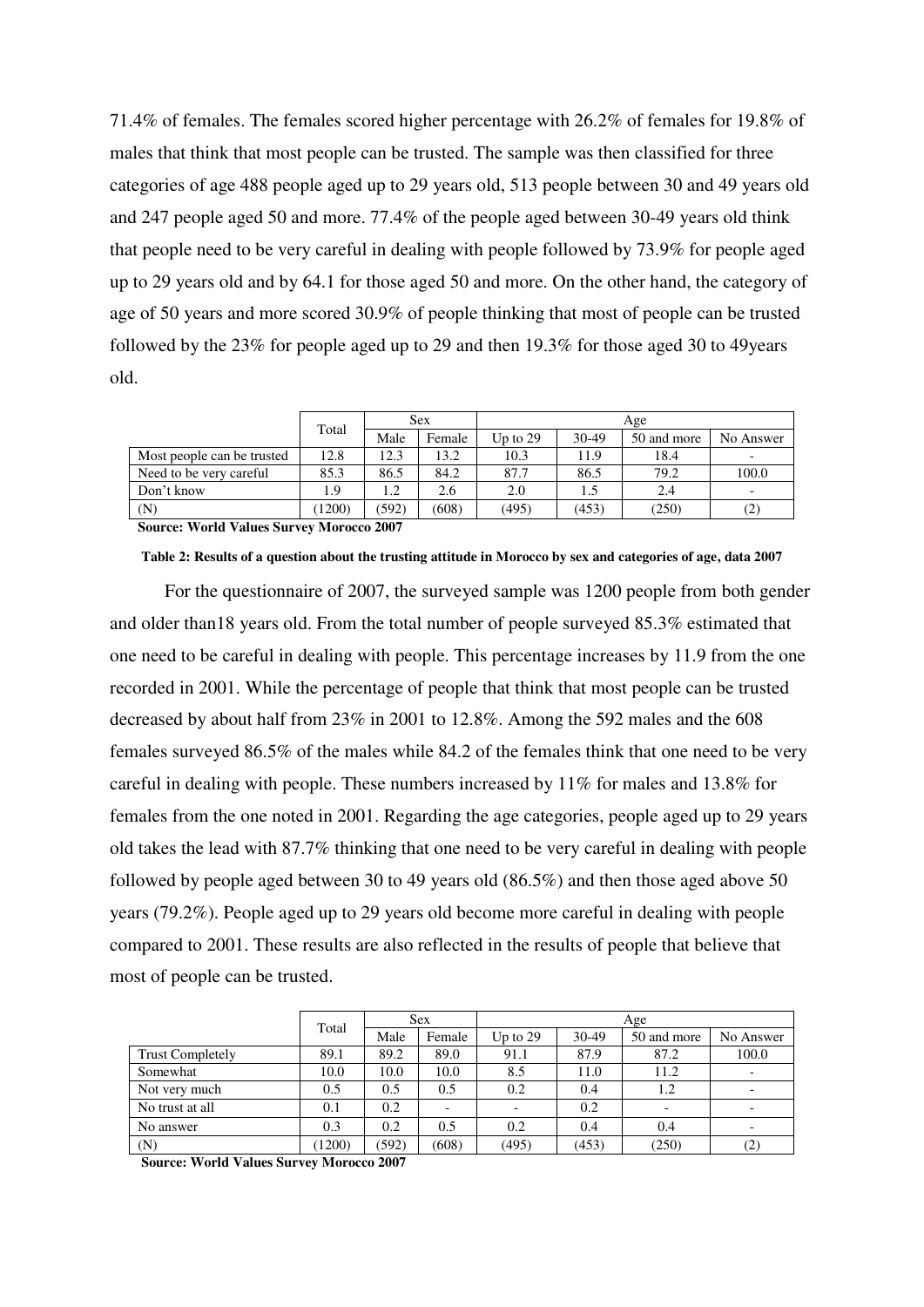#### **Table 3: How much one trusts family for different categories 2007**

Results of the survey show that people trust completely the members of their families at 89.1% followed by 10% that believe them somewhat and a slight percentage 0.5% and 0.1% that do not trust them very much of not at all respectively. The gender does not affect the degree of trust put in the family members. However, the degree of trust varies slightly following the age category. The results show that people tend to trust more those aged up to 29 years old (91.1%) followed by the categories of age between 30 and 49 years old and people aged more than 50 years old in equal percentages 87.9% and 87.2%.On the other hand, people trust somewhat members of their families aged more than 30 years old at about 11% for both categories.

|                         | Total  |       | <b>Sex</b> | Age        |       |             |           |  |
|-------------------------|--------|-------|------------|------------|-------|-------------|-----------|--|
|                         |        | Male  | Female     | Up to $29$ | 30-49 | 50 and more | No Answer |  |
| <b>Trust Completely</b> | 47.9   | 47.5  | 48.4       | 47.9       | 44.6  | 53.6        | 100.0     |  |
| Somewhat                | 36.2   | 35.6  | 36.7       | 35.6       | 39.1  | 32.4        |           |  |
| Not very much           | 11.4   | 11.1  | 11.7       | 11.5       | 11.7  | 10.8        |           |  |
| No trust at all         | 4.2    | 5.4   | 3.0        | 4.6        | 4.2   | 3.2         |           |  |
| No answer               | 0.3    | 0.3   | 0.3        | 0.4        | 0.4   |             |           |  |
| (N)                     | (1200) | (592) | (608)      | (495)      | (453) | (250)       | (2)       |  |

 **Source: World Values Survey Morocco 2007** 

**Table 4: How much one trust people from the neighborhood for different categories 2007** 

About half (47.9%) of people surveyed claim they trust completely people from their neighborhood. The majority of the other half (36.2%) trust people of their neighborhood somewhat. On the other hand, 11.4% do not trust very much people from their neighborhood. The gender does not affect these percentages as they are equal for males and females. However, people do not trust at all males from their neighborhood (5.4%) more than females (3%). The degree of trust varies related to the categories of age. People tend to trust completely those aged 50 and more from their neighborhood (53.6%) this is followed by those aged up to 29 years old (47.9%). Individuals trust somewhat (39.1%) those from their neighborhood and aged between 30 and 49 years old.

|                         | Total  |       | <b>Sex</b> |            | Age   |             |           |  |
|-------------------------|--------|-------|------------|------------|-------|-------------|-----------|--|
|                         |        | Male  | Female     | Up to $29$ | 30-49 | 50 and more | No Answer |  |
| <b>Trust Completely</b> | 36.8   | 37.3  | 36.0       | 36.6       | 34.9  | 40.4        | 100.0     |  |
| Somewhat                | 40.0   | 39.0  | 41.0       | 41.0       | 41.3  | 36.0        |           |  |
| Not very much           | 18.3   | 18.4  | 18.3       | 17.2       | 19.9  | 18.0        |           |  |
| No trust at all         | 3.8    | 3.5   | 3.9        | 3.2        | 3.8   | 4.8         |           |  |
| No answer               | 1.1    | 1.4   | 0.8        | 2.0        | 0.2   | 0.8         |           |  |
| (N)                     | (1200) | (592) | (608)      | (495)      | (453) | (250)       | (2)       |  |

 **Source: World Values Survey Morocco 2007** 

**Table 5: How much one trust people one knows personally for different categories 2007**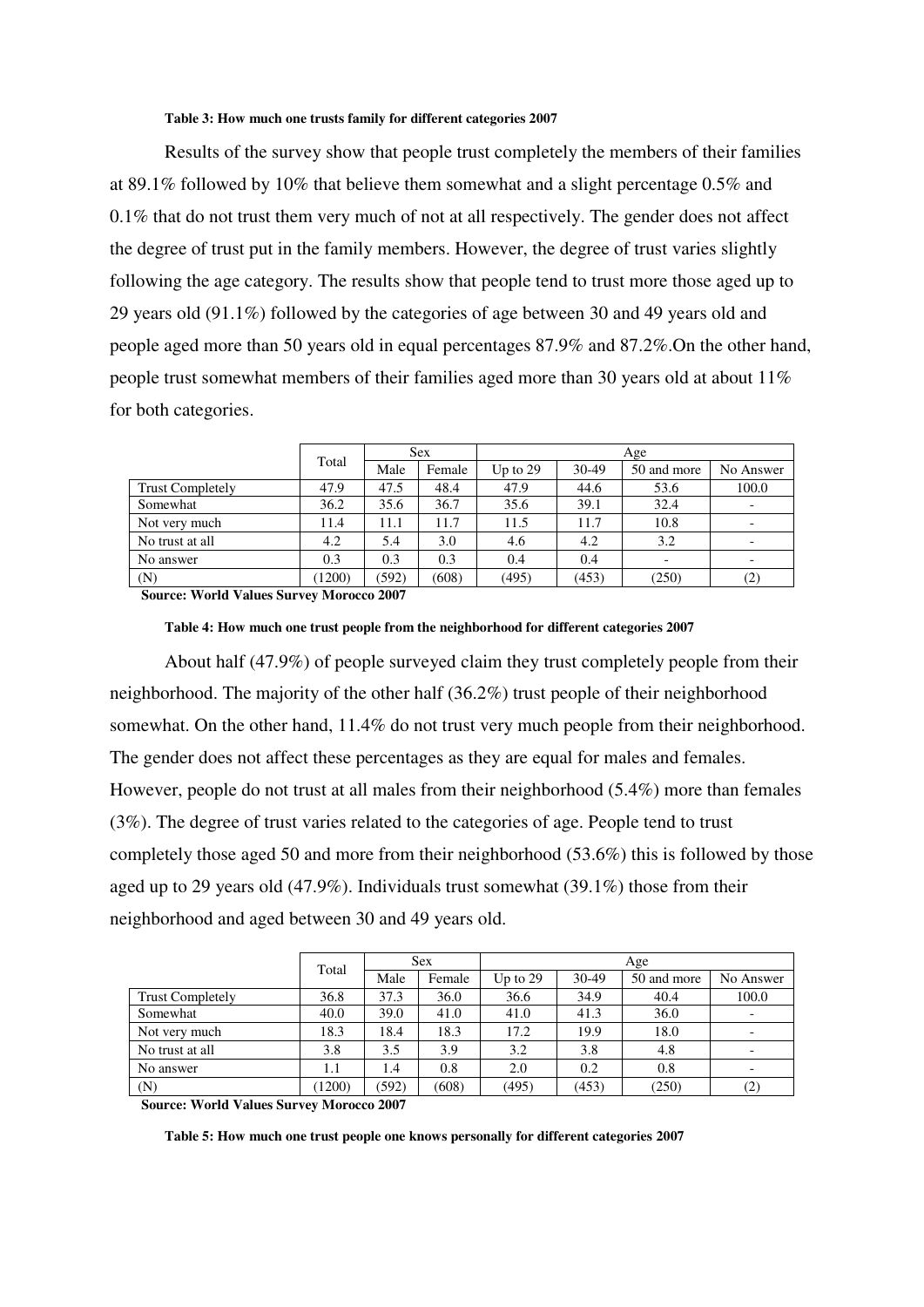The overall results of the survey show that the majority (40%) of people trust somewhat those they know personally, another 36.8% trust them completely. However, 18.3% prefer not to trust very much people they know personally and 3.8% prefer not to trust them at all. The gender does not affect these percentages; however, the age category makes a difference. Among those they know personally and trust somewhat, people prefer those aged up to 29 years old (41%) and those aged between 30 and 49 years old (41.3%). Moreover, people trust completely (40.4%) those aged 50 and more among those they know personally.

|                         | Total  | <b>Sex</b> |        | Age        |       |             |           |
|-------------------------|--------|------------|--------|------------|-------|-------------|-----------|
|                         |        | Male       | Female | Up to $29$ | 30-49 | 50 and more | No Answer |
| <b>Trust Completely</b> | 1.2    | 1.4        | 1.2    | 1.2        | 1.3   | 1.2         |           |
| Somewhat                | 19.2   | 19.9       | 18.4   | 19.6       | 18.3  | 19.6        | 50.0      |
| Not very much           | 44.8   | 44.1       | 45.4   | 47.3       | 43.7  | 41.6        | 50.0      |
| No trust at all         | 32.6   | 32.4       | 32.7   | 29.9       | 34.2  | 35.2        |           |
| No answer               | 2.2    | 2.2        | 2.3    | 2.0        | 2.4   | 2.4         |           |
| (N)                     | (1200) | (592)      | (608)  | (495)      | (453) | (250)       | (2)       |

 **Source: World Values Survey Morocco 2007** 

#### **Table 6: How much one trust those met for the first time for different categories 2007**

Regarding people one meets for the first time, the overall results show that the majority with a 44.8% chooses not to trust them very much, 32.6% chooses not to trust them at all and 19.2% prefers to trust them somewhat. The gender does not affect the percentages for each category; however the categories of age present some preferences. For people aged up to 29 years old, one do not trust them very much (47.3%), 29.9% do not trust them at all and 19.6% trust them somewhat. On the other hand, the surveyed individuals (43.7%) do not trust very much those aged between 30 to 49 years old and others (34.2%) do not trust them at all. For those aged 50 and more 41.6% chose not to trust them very much and 35.2% chose not to trust them at all.

|                         | Total  | <b>Sex</b> |        | Age        |       |                          |           |
|-------------------------|--------|------------|--------|------------|-------|--------------------------|-----------|
|                         |        | Male       | Female | Up to $29$ | 30-49 | 50 and more              | No Answer |
| <b>Trust Completely</b> | 1.2    | 1.4        | 1.0    | 1.6        | 1.1   | $\overline{\phantom{a}}$ | 50.0      |
| Somewhat                | 20.5   | 20.6       | 20.4   | 22.4       | 21.9  | 14.4                     |           |
| Not very much           | 43.2   | 43.9       | 42.6   | 46.5       | 40.6  | 42.0                     |           |
| No trust at all         | 31.2   | 30.7       | 31.6   | 26.9       | 31.6  | 38.8                     | 50.0      |
| No answer               | 3.9    | 3.4        | 4.4    | 2.6        | 4.9   | 4.8                      |           |
| (N)                     | (1200) | (592)      | (608)  | (495)      | (453) | (250)                    | (2)       |

 **Source: World Values Survey Morocco 2007** 

#### **Table 7: How much one trust people from another religion for different categories 2007**

For those from a different religion, the overall results show that 43.2% do not trust them very much, 31.2% prefer not to trust them at all and only 20.5% choose to trust them somewhat. Gender does not affect the degree of trust one puts on someone from a different religion. Males and females scored the same percentage for each degree of trust toward people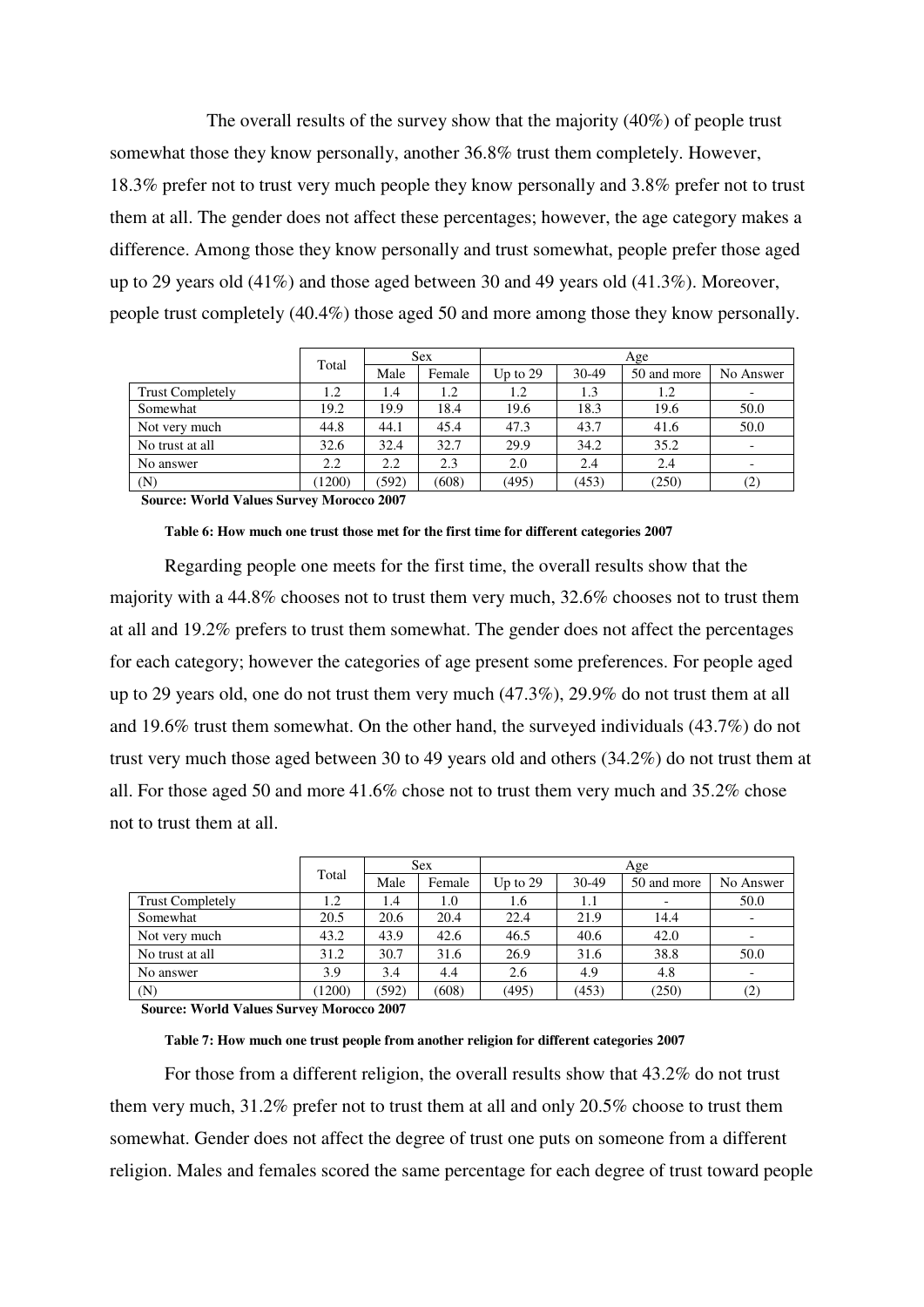from another religion. Concerning the age categories, the 46.5% do not trust very much people from another religion and aged up to 29 years old, 40.6% chose not to trust very much those aged between 30 and 49 years old and 31.6% choose not to trust them at all. For those aged 50 and more, 42% of the surveyed individuals choose not to trust them very much while, 38.8% choose not to trust them at all.

|                         |        | <b>Sex</b> |        | Age        |       |             |           |
|-------------------------|--------|------------|--------|------------|-------|-------------|-----------|
|                         | Total  | Male       | Female | Up to $29$ | 30-49 | 50 and more | No Answer |
| <b>Trust Completely</b> | 1.8    | 2.0        | 1.6    | 2.2        | 1.8   | 0.8         | 50.0      |
| Somewhat                | 18.8   | 19.8       | 17.8   | 21.2       | 18.3  | 14.8        |           |
| Not very much           | 44.1   | 45.1       | 43.1   | 46.9       | 44.2  | 38.8        |           |
| No trust at all         | 31.6   | 29.9       | 33.2   | 26.9       | 31.8  | 40.4        | 50.0      |
| No answer               | 3.8    | 3.2        | 4.3    | 2.8        | 4.0   | 5.2         |           |
| (N)                     | (1200) | (592)      | (608)  | (495)      | (453) | (250)       | (2)       |

 **Source: World Values Survey Morocco 2007** 

#### **Table 8: How much one trust people from another nationality for different categories 2007**

The results of the surveyed individuals show that 44.1% do not trust very much people from another nationality and 31.6% do not trust them at all. On the other hand, only 18.8% would trust somewhat someone from another nationality but 1.8% chose to trust them completely. The gender does not affect the percentages very much and do not vary from the overall percentage described earlier. The difference in the percentages for each degree of trust between males and females is 3.3% for those who do not trust them at all and 2% in the other categories. However, the surveyed individuals show discrepancies in the degree of trust they put on a person following the age. People do not trust very much at 46.9% and 44.2% people from another nationality aged up to 29 years old and those from 30 to 49 years old. On the other hand, the revealed that people aged 50 and more and from another nationality are not trusted at all (40.2%).

The benefits from the other existing indices are related to the length of their series covering more years. These indices related to knowledge, intellectual, social and governance are reviewed in this section. But most of the above indices are either very recent or have few data points that would limit the scope of the time-series analysis.

#### **3. Data and Indices used in the analysis**

The following table summarizes all the indices used in the analysis. They have the benefit of time length even if some of them has limited number of years. More details about each index are introduced in table 9.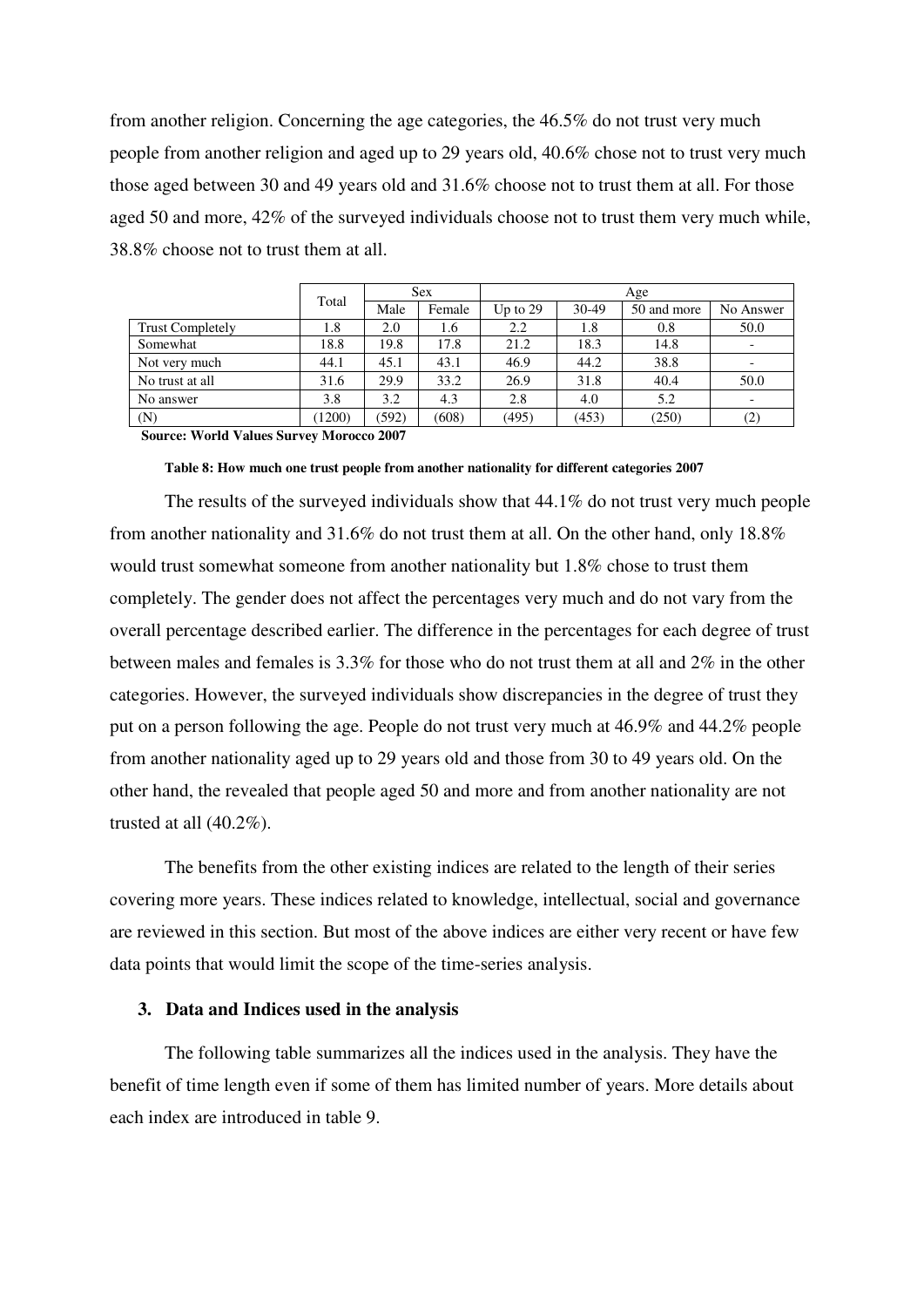| <b>Variable Code</b>               | Variable name                      | <b>Scale</b>                        | <b>Years Available</b>                                      | <b>Source of the Data</b>                                | <b>Link to Data</b>                                                                                |
|------------------------------------|------------------------------------|-------------------------------------|-------------------------------------------------------------|----------------------------------------------------------|----------------------------------------------------------------------------------------------------|
| Int. Wealth                        | Intangible Wealth                  |                                     | 1995 to 2013                                                |                                                          |                                                                                                    |
| <b>CPI</b>                         | Corruption                         |                                     | 1998 to 2014 except                                         | Transparency International                               | http://www.transparency.org/cpi2013/results#myAnchor1                                              |
|                                    | Perception Index                   |                                     | 2001                                                        |                                                          |                                                                                                    |
| <b>KEI</b>                         | Knowledge                          |                                     | 1995, 2000, 2007,                                           | Worldbank Data                                           | http://info.worldbank.org/etools/kam2/KAM_page5.asp                                                |
|                                    | Economy Index                      |                                     | 2008, 2012                                                  |                                                          |                                                                                                    |
| KI                                 | Knowledge Index                    |                                     | 1995, 2000, 2007,<br>2008, 2012                             | Worldbank Data                                           | http://info.worldbank.org/etools/kam2/KAM_page5.asp                                                |
| <b>AYS</b>                         | Average Years of<br>Schooling      |                                     | 1995 to 2014                                                | Barro and Lee Database                                   | http://www.barrolee.com/data/dataexp.htm                                                           |
| <b>EPI</b>                         | Environmental<br>Performance Index | from 1 to 100                       | 2000 to 2014                                                | Columbia University                                      | http://sedac.ciesin.columbia.edu/data/set/epi-environmental-performance-index-pilot-trend-<br>2012 |
| <b>Failed State</b>                | <b>Failed State Index</b>          |                                     | 2006 to 2014                                                | The failed State Index                                   | http://ffp.statesindex.org/rankings                                                                |
| <b>GII</b>                         | Global Innovation                  |                                     | 2007 to 2014                                                | Worldbank Data                                           |                                                                                                    |
|                                    | Index                              |                                     |                                                             |                                                          |                                                                                                    |
| <b>Trust</b>                       | <b>Trust</b>                       |                                     | 2007                                                        |                                                          |                                                                                                    |
| Voice Acc.                         | Voice Accoutability                | weak $(-2.5)$ and<br>Strong $(2.5)$ | 1995 to 2013                                                | The worldwide governance indicators                      | http://info.worldbank.org/governance/wgi/index.aspx#reports                                        |
| P. Stability                       | Political Stability no<br>violence | weak $(-2.5)$ and<br>Strong $(2.5)$ | 1995 to 2013                                                | The worldwide governance indicators                      | http://info.worldbank.org/governance/wgi/index.aspx#reports                                        |
| Gov. Effectiv                      | Government<br>Effectiveness        | weak $(-2.5)$ and<br>Strong $(2.5)$ | 1995 to 2013                                                | The worldwide governance indicators                      | http://info.worldbank.org/governance/wgi/index.aspx#reports                                        |
| <b>Reg. Quality</b>                | <b>Regulatory Quality</b>          | weak $(-2.5)$ and<br>Strong $(2.5)$ | 1995 to 2013                                                | The worldwide governance indicators                      | http://info.worldbank.org/governance/wgi/index.aspx#reports                                        |
| <b>Rule of Law</b>                 | Rule of Law                        | weak $(-2.5)$ and<br>Strong $(2.5)$ | 1995 to 2013                                                | The worldwide governance indicators                      | http://info.worldbank.org/governance/wgi/index.aspx#reports                                        |
| Cont. Corrupt.                     | Control of<br>Corruption           | weak $(-2.5)$ and<br>Strong $(2.5)$ | 1995 to 2013                                                | The worldwide governance indicators                      | http://info.worldbank.org/governance/wgi/index.aspx#reports                                        |
| <b>Status Ind.</b>                 | <b>Status Index</b>                | low value bad index                 | 2003, 2006, 2008,<br>2010, 2012, 2014                       | The Bertelsmann Stiftung's<br>Transformation Index (BTI) | http://www.bti-project.org/index/status-index/                                                     |
| <b>HDI</b>                         | Human<br>Development Index         |                                     | 1995, 1997, 2000,<br>2002, 2005 to 2008<br>and 2010 to 2013 | <b>UNDP</b>                                              | http://hdr.undp.org/en/data                                                                        |
| <b>Glob. Peace</b><br><b>Index</b> | Global Peace Index                 |                                     | $2008 - 2014$                                               | Vision of Humanity                                       | http://www.visionofhumanity.org/#page/indexes/global-peace-index/2009/MAR/OVER                     |
| Social Cap.                        | Social Capital                     | low values lead to<br>weak ranking  | from 2009 to 2014                                           | Legatum Prosperity Index                                 | http://www.prosperity.com/#!/                                                                      |
| Personal Freed.                    | Personal Freedom                   | low values lead to<br>weak ranking  | from 2009 to 2014                                           | Legatum Prosperity Index                                 | http://www.prosperity.com/#!/                                                                      |
| Safety &<br><b>Security</b>        | Safety and Security                | low values lead to<br>weak ranking  | from 2009 to 2014                                           | Legatum Prosperity Index                                 | http://www.prosperity.com/#!/                                                                      |

**Table 9: Indices used in the analysis**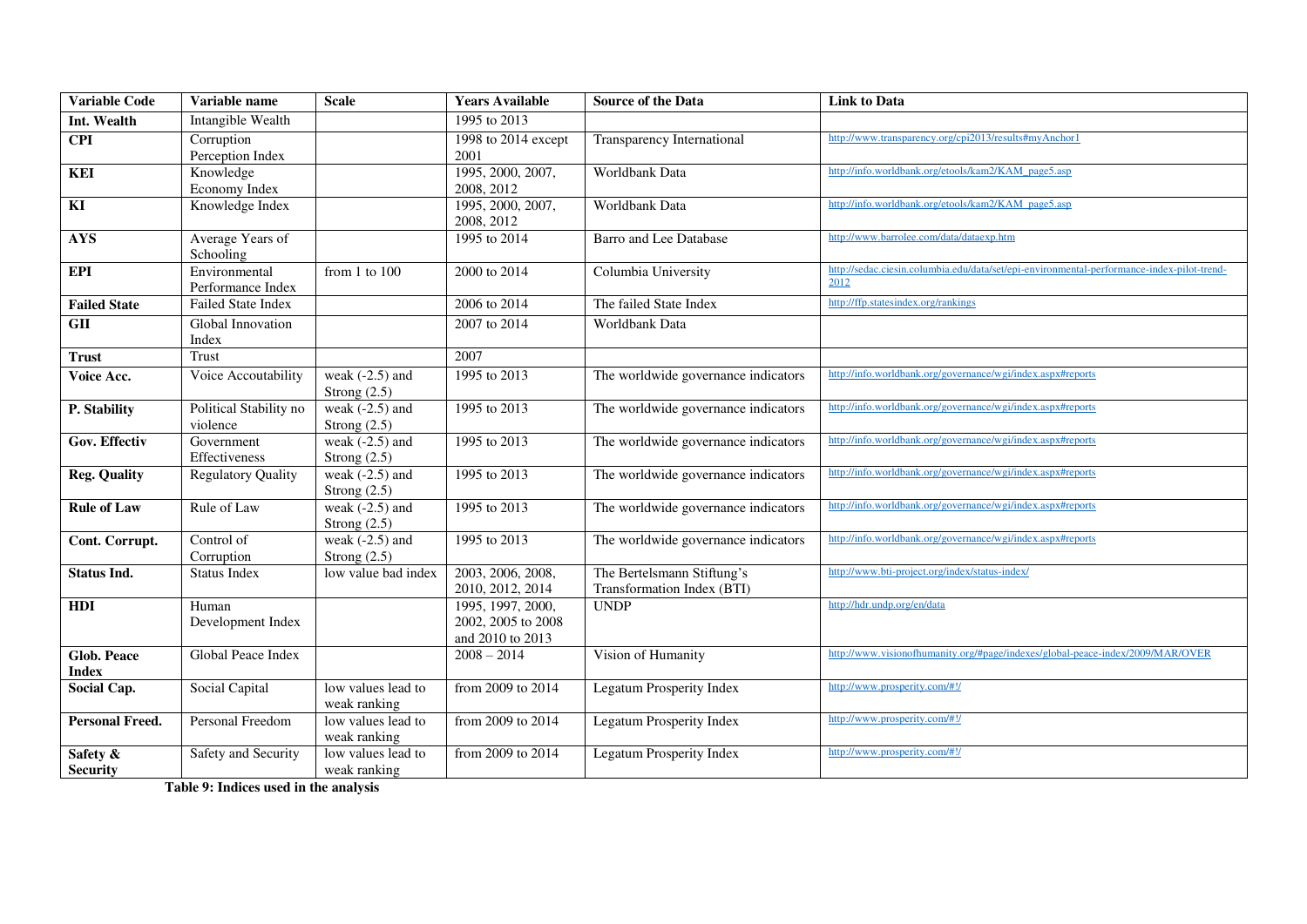### **III. Method and Analysis**

The method pursued here follows that of World Bank (2006) and Hamilton and Liu (2013) mainly through the use of school attainment for human capital, the rule of law, trust and others. The main method used is regression with instantaneous and lagged variables as:

 $y_t = a_0 + a_1 y_{t-1} + a_2 y_{t-2} + \dots + a_m y_{t-m} + residual_t.$ 

 $y_{t-j}$  Is retained in the regression if and only if it has a significant t-statistic; m is the greatest lag length for which the lagged dependent variable is significant.

Next, the auto-regression is augmented by including lagged values of x:

$$
y_t = a_0 + a_1 y_{t-1} + a_2 y_{t-2} + \dots + a_m y_{t-m} + b_p x_{t-p} + \dots + b_q x_{t-q} + residual_t.
$$

One retains in this regression all lagged values of x that are individually significant according to their t-statistics, provided that collectively they add explanatory power to the regression according to an F-test

This is achieved through running unrestricted and restricted regressions between each two couple of variables that are found to have enough observations and that represent respectively governance, knowledge, peace, culture and other intangibles. The dependent variable used in all regressions in wealth. The data used are in Appendix 1.

It is recognized though that at least two limitations may affect the attained results. The first one is directly related to the number of variables while the second is the length of the time series.

# **IV. Results and Discussion**

Given the length of the series, it is not possible to include more explanatory variables in the same regression. The analysis is consequently conducted on a bivariate basis after checking that the series are stationary and for the correlations between explanatory variables (Appendix 2). The following results concern only the variables that exhibited a statistically significant coefficient with the dependent variable.

Table 10 shows that the wealth series or the dependent variable is stationary and behaves as an autoregressive process of degree one (ARMA, 1).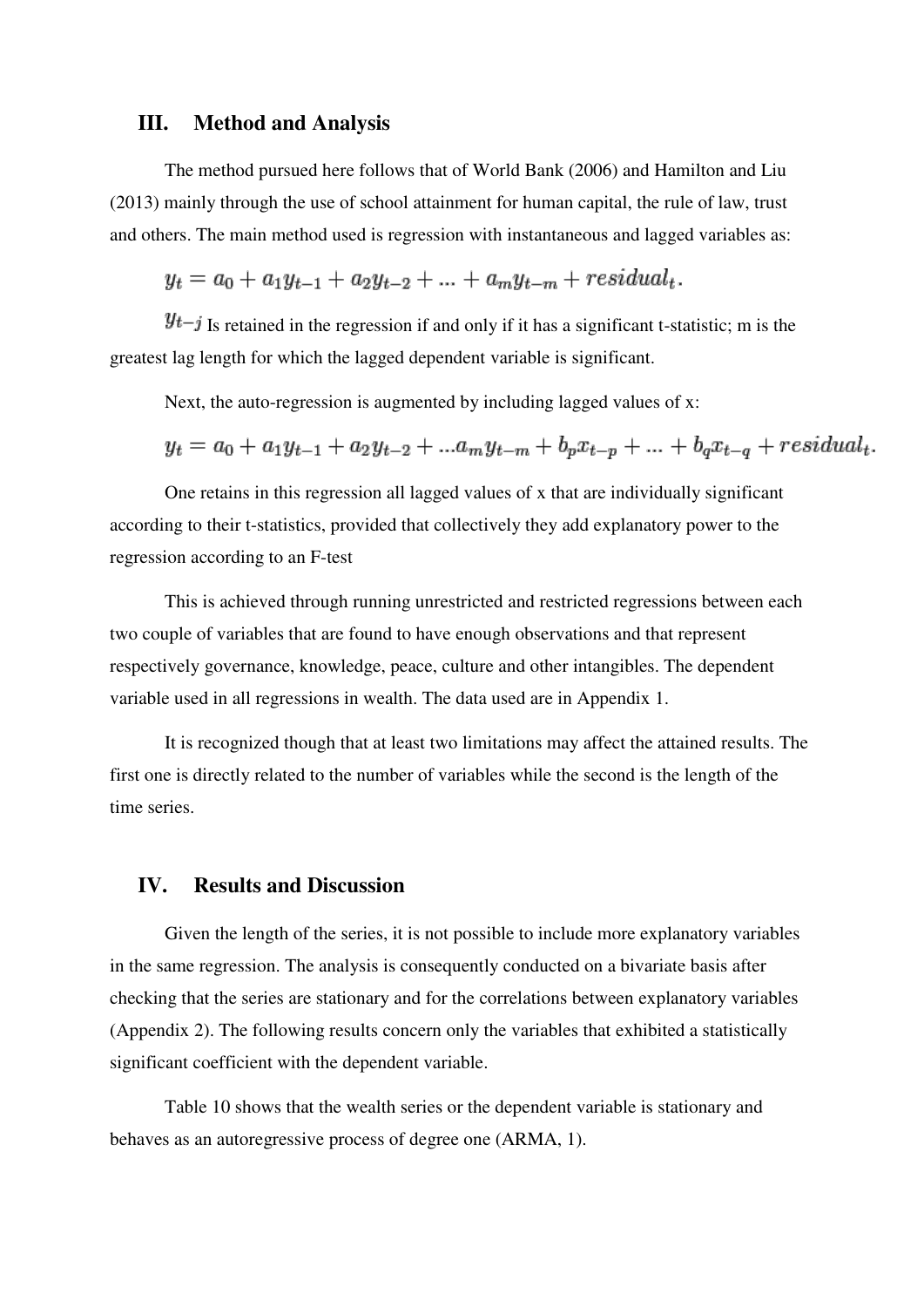Dependent Variable: WEALTH Method: Least Squares Date: 12/12/14 Time: 12:42 Sample (adjusted): 2 18 Included observations: 17 after adjustments

| Variable                                                                                                           | Coefficient                                                             | Std. Error                                                                                                     | t-Statistic | Prob.                                                    |
|--------------------------------------------------------------------------------------------------------------------|-------------------------------------------------------------------------|----------------------------------------------------------------------------------------------------------------|-------------|----------------------------------------------------------|
| W 1                                                                                                                | 1.003413                                                                | 0.030959                                                                                                       | 32.41090    | 0.0000                                                   |
| R-squared<br>Adjusted R-squared<br>S.E. of regression<br>Sum squared resid<br>Log likelihood<br>Durbin-Watson stat | 0.462870<br>0.462870<br>2.701166<br>116.7408<br>$-40.49927$<br>2.039722 | Mean dependent var<br>S.D. dependent var<br>Akaike info criterion<br>Schwarz criterion<br>Hannan-Quinn criter. |             | 21.09351<br>3.685627<br>4.882267<br>4.931279<br>4.887139 |

#### **Table 10: Wealth Process**

The results are respectively shown for governance, knowledge, peace, environment and culture.

### **1. Governance Indicators**

According to Worldbank (2014), Worldwide Governance Indicators encloses six dimensions of governance: Voice & Accountability, Political Stability and Lack of Violence,Government Effectiveness, Regulatory Quality, Rule of Law, and Control of Corruption. Variables such as government effectiveness, regulatory quality, rule of law, voice and accountability appear to be affecting positively the intangible wealth. The respective results are shown in tables 11, 12, 13 and 14.

Dependent Variable: GOV\_\_EFFECTIV Method: Least Squares Date: 12/12/14 Time: 12:45 Sample (adjusted): 2 18 Included observations: 17 after adjustments

| Variable                                                                                                           | Coefficient                                                          | Std. Error                                                                                                     | t-Statistic | Prob.                                                                |
|--------------------------------------------------------------------------------------------------------------------|----------------------------------------------------------------------|----------------------------------------------------------------------------------------------------------------|-------------|----------------------------------------------------------------------|
| GE 1                                                                                                               | 0.848086                                                             | 0.136480                                                                                                       | 6.213985    | 0.0000                                                               |
| R-squared<br>Adjusted R-squared<br>S.E. of regression<br>Sum squared resid<br>Log likelihood<br>Durbin-Watson stat | 0.157018<br>0.157018<br>0.067997<br>0.073978<br>22.09428<br>2.526040 | Mean dependent var<br>S.D. dependent var<br>Akaike info criterion<br>Schwarz criterion<br>Hannan-Quinn criter. |             | $-0.098445$<br>0.074060<br>$-2.481680$<br>$-2.432667$<br>$-2.476808$ |

**Table 11: Government Effectiveness** 

Dependent Variable: REG\_\_QUALITY Method: Least Squares Date: 12/12/14 Time: 12:48 Sample (adjusted): 2 18 Included observations: 17 after adjustments

| Variable | Coefficient | Std. Error | t-Statistic | Prob. |
|----------|-------------|------------|-------------|-------|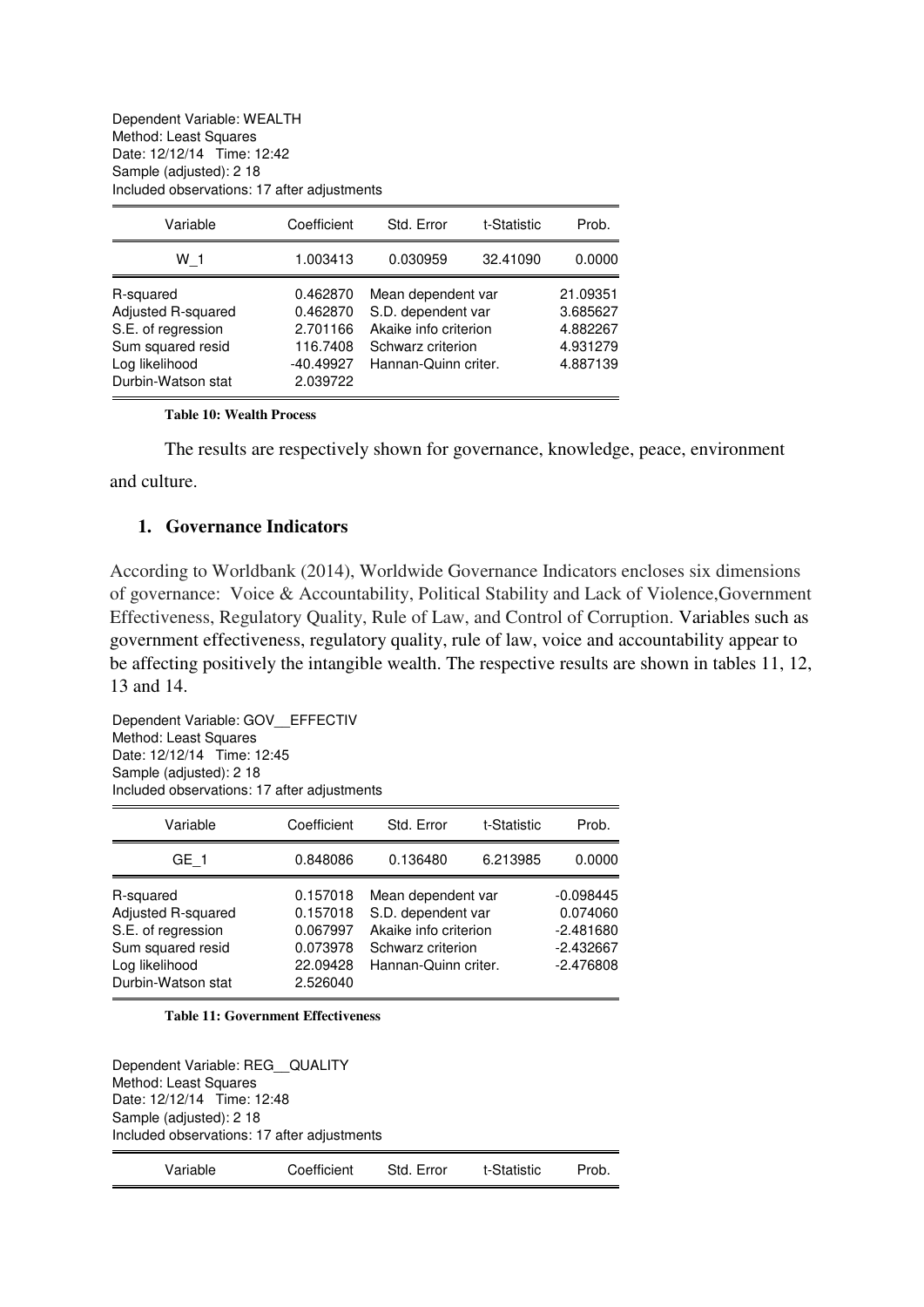| RQ 1                                                                                                               | 0.857721                                                             | 0.127817                                                                                                       | 6.710515 | 0.0000                                                               |
|--------------------------------------------------------------------------------------------------------------------|----------------------------------------------------------------------|----------------------------------------------------------------------------------------------------------------|----------|----------------------------------------------------------------------|
| R-squared<br>Adjusted R-squared<br>S.E. of regression<br>Sum squared resid<br>Log likelihood<br>Durbin-Watson stat | 0.082758<br>0.082758<br>0.091768<br>0.134743<br>16.99767<br>2.454153 | Mean dependent var<br>S.D. dependent var<br>Akaike info criterion<br>Schwarz criterion<br>Hannan-Quinn criter. |          | $-0.146943$<br>0.095819<br>$-1.882079$<br>$-1.833066$<br>$-1.877207$ |

**Table 12: Regulatory Quality** 

Dependent Variable: RULE\_OF\_LAW Method: Least Squares Date: 12/12/14 Time: 12:49 Sample (adjusted): 2 18 Included observations: 17 after adjustments

| Variable                                                                                                           | Coefficient                                                          | Std. Error                                                                                                     | t-Statistic | Prob.                                                                |
|--------------------------------------------------------------------------------------------------------------------|----------------------------------------------------------------------|----------------------------------------------------------------------------------------------------------------|-------------|----------------------------------------------------------------------|
| RL 1                                                                                                               | 0.913767                                                             | 0.093875                                                                                                       | 9.733886    | 0.0000                                                               |
| R-squared<br>Adjusted R-squared<br>S.E. of regression<br>Sum squared resid<br>Log likelihood<br>Durbin-Watson stat | 0.847152<br>0.847152<br>0.073450<br>0.086318<br>20.78290<br>1.819669 | Mean dependent var<br>S.D. dependent var<br>Akaike info criterion<br>Schwarz criterion<br>Hannan-Quinn criter. |             | $-0.043887$<br>0.187872<br>$-2.327401$<br>$-2.278388$<br>$-2.322529$ |

**Table 13: Rule of Law**

Dependent Variable: WEALTH Method: Least Squares Date: 12/12/14 Time: 13:14 Sample (adjusted): 3 18 Included observations: 16 after adjustments

| Variable                                                                                                           | Coefficient                                                                | Std. Error                                                                                                     | t-Statistic | Prob.                                                    |
|--------------------------------------------------------------------------------------------------------------------|----------------------------------------------------------------------------|----------------------------------------------------------------------------------------------------------------|-------------|----------------------------------------------------------|
| RL 2                                                                                                               | 24.75663                                                                   | 6.975769                                                                                                       | 3.548946    | 0.0053                                                   |
| R-squared<br>Adjusted R-squared<br>S.E. of regression<br>Sum squared resid<br>Log likelihood<br>Durbin-Watson stat | 0.142160<br>$-0.286760$<br>3.602517<br>129.7813<br>$-39.44911$<br>2.593329 | Mean dependent var<br>S.D. dependent var<br>Akaike info criterion<br>Schwarz criterion<br>Hannan-Quinn criter. |             | 21.58630<br>3.175829<br>5.681139<br>5.970860<br>5.695975 |

#### **Table 14: Rule of Law lagged twice**

Dependent Variable: VOICE\_ACC\_ Method: Least Squares Date: 12/12/14 Time: 12:50 Sample (adjusted): 2 18 Included observations: 17 after adjustments

| Variable  | Coefficient | Std. Error         | t-Statistic | Prob.       |
|-----------|-------------|--------------------|-------------|-------------|
| VA 1      | 1.002450    | 0.059109           | 16.95943    | 0.0000      |
| R-squared | 0.418505    | Mean dependent var |             | $-0.605737$ |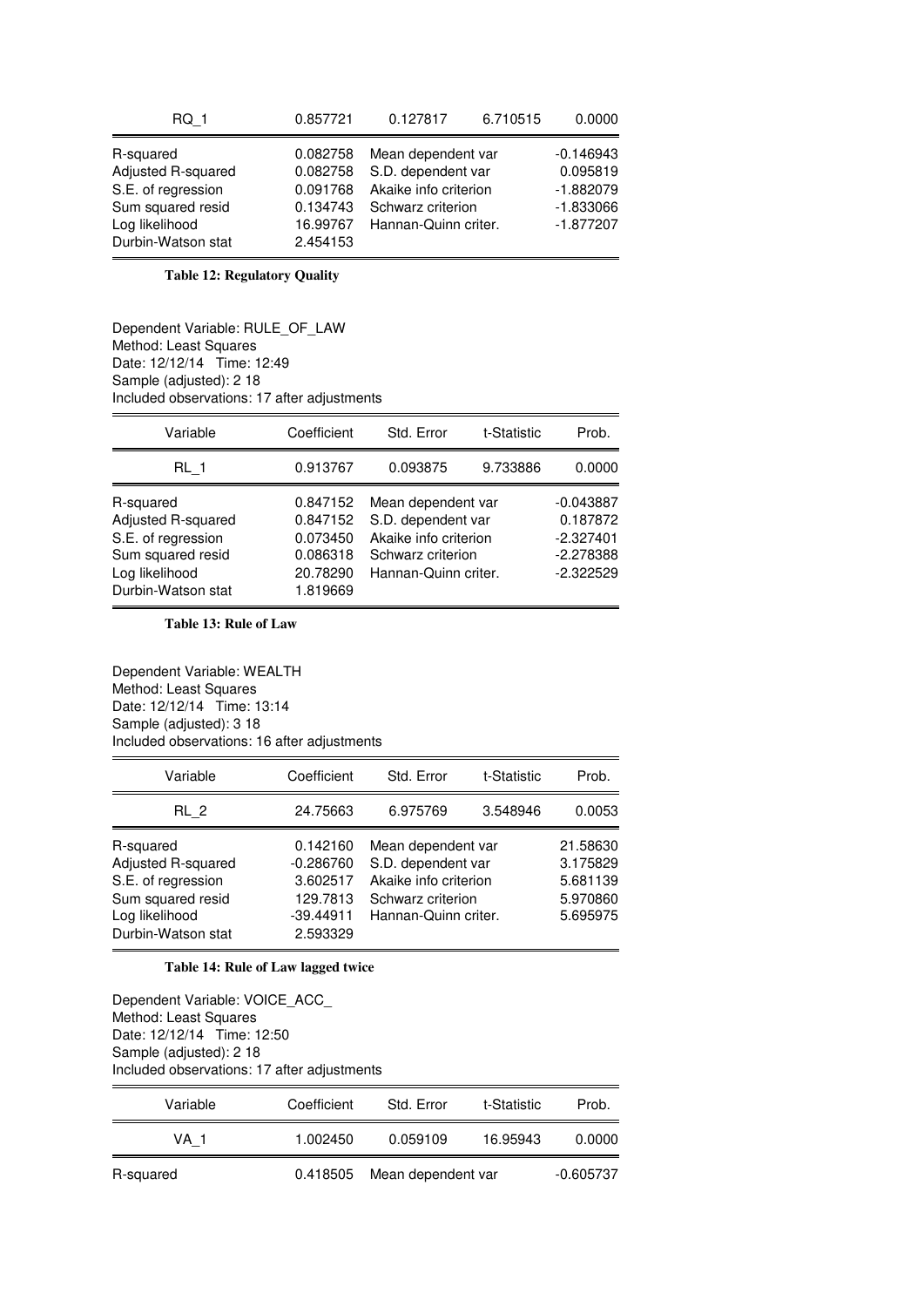| Adjusted R-squared |          | 0.418505 S.D. dependent var    | 0.197105    |
|--------------------|----------|--------------------------------|-------------|
| S.E. of regression |          | 0.150304 Akaike info criterion | $-0.895295$ |
| Sum squared resid  |          | 0.361459 Schwarz criterion     | $-0.846282$ |
| Log likelihood     |          | 8.610007 Hannan-Quinn criter.  | $-0.890423$ |
| Durbin-Watson stat | 2.785359 |                                |             |

#### **Table 15 : Voice and Accountability**

This shows how governance indicators and mainly « voice and accountability », « rule of law », "regulatory quality" and "government effectiveness" appear to be linked to intangible wealth. Any improvement in these measures will positively affect the total wealth.

### **2. Knowledge**

This is represented by the average years of schooling with results shown in table 16. This variable is part of the Barro-Lee dataset that counts estimates from 1950 to 2010 in five years intervals. It measures the school attainment of individuals aged 25 years and above by sex and age. (Barro and Lee, 2014)

Dependent Variable: WEALTH Method: Least Squares Date: 12/12/14 Time: 15:15 Sample (adjusted): 2008 2013 Included observations: 6 after adjustments

| Variable           | Coefficient | Std. Error            | t-Statistic | Prob.    |
|--------------------|-------------|-----------------------|-------------|----------|
| AYS1               | 5.613847    | 0.392665              | 14.29680    | 0.0001   |
| R-squared          | 0.186866    | Mean dependent var    |             | 20.02806 |
| Adjusted R-squared | $-0.016418$ | S.D. dependent var    |             | 2.732494 |
| S.E. of regression | 2.754833    | Akaike info criterion |             | 5.125792 |
| Sum squared resid  | 30.35642    | Schwarz criterion     |             | 5.056379 |
| Log likelihood     | $-13.37738$ | Hannan-Quinn criter.  |             | 4.847924 |
| Durbin-Watson stat | 1.988479    |                       |             |          |

#### **Table 16: Average years of schooling**

This result shows how improvements in the average years of schooling (AYS) can enhance intangible wealth. Given the level of correlations between AYS, KEI, KI and GII, the AYS appears to be a measure of access to knowledge and innovation. It also refers to an important component of the intellectual capital.

## **3. Environment**

According to Emerson, Esty, Levy, Kim, Mara, de Sherbinin, and Srebotnjak (2010), the Environmental Performance Index (EPI) variable measures the environmental performance of countries taking into consideration a number of variables. This variable addresses the efforts of country to reduce the environmental effects on health and the creation of a better ecosystem through a better management.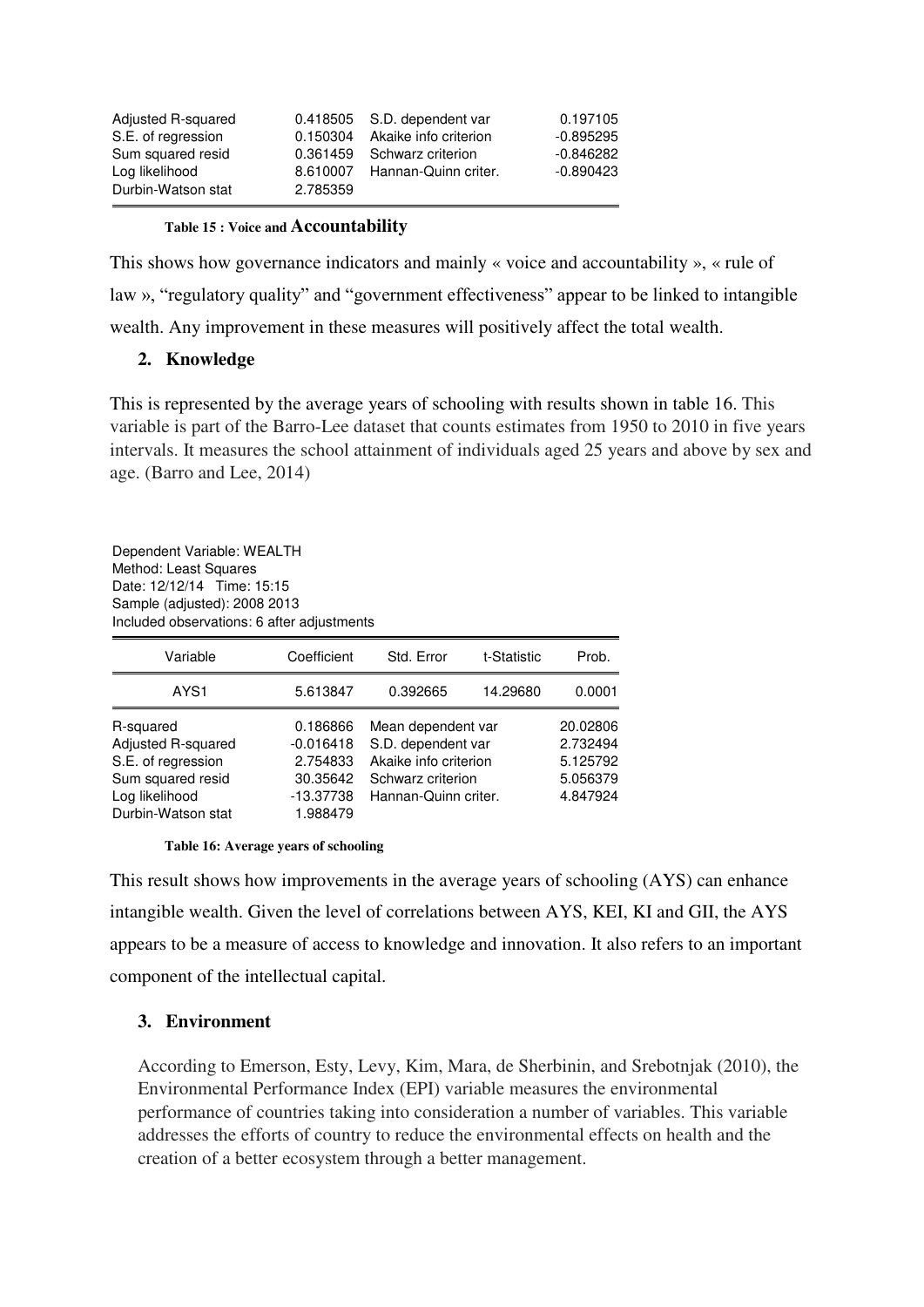The best results are shown in table 16 with the first lags of intangible wealth and that of the environmental performance index.

Dependent Variable: W1 Method: Least Squares Date: 12/12/14 Time: 15:50 Sample (adjusted): 2001 2013 Included observations: 13 after adjustments

| Variable                                                                                                           | Coefficient                                                             | Std. Error                                                                                                     | t-Statistic | Prob.                                                    |
|--------------------------------------------------------------------------------------------------------------------|-------------------------------------------------------------------------|----------------------------------------------------------------------------------------------------------------|-------------|----------------------------------------------------------|
| FP <sub>11</sub>                                                                                                   | 1.683077                                                                | 0.414690                                                                                                       | 4.058636    | 0.0019                                                   |
| R-squared<br>Adjusted R-squared<br>S.E. of regression<br>Sum squared resid<br>Log likelihood<br>Durbin-Watson stat | 0.410997<br>0.357451<br>2.365433<br>61.54801<br>$-28.55284$<br>1.366855 | Mean dependent var<br>S.D. dependent var<br>Akaike info criterion<br>Schwarz criterion<br>Hannan-Quinn criter. |             | 22.40029<br>2.950922<br>4.700438<br>4.787353<br>4.682573 |

#### **Table 17: Environmental Performance Index**

The quality of the natural environment as measured by EPI appears to be well related to the intangible wealth. Environmental amenities are consequently an important component of the Moroccan wealth.

# **4. Peace**

According to The Fund for Peace (2014), the failed state index or also called fragile state index measures the stability of a country though political stability, the strength of the legitimate authority, availability of public services and relation with other countries.

| Method: Least Squares<br>Date: 12/12/14 Time: 12:46<br>Sample (adjusted): 2 18<br>Included observations: 17 after adjustments |                                                                      |                                                                                                                |             |                                                                      |
|-------------------------------------------------------------------------------------------------------------------------------|----------------------------------------------------------------------|----------------------------------------------------------------------------------------------------------------|-------------|----------------------------------------------------------------------|
| Variable                                                                                                                      | Coefficient                                                          | Std. Error                                                                                                     | t-Statistic | Prob.                                                                |
| PS 1                                                                                                                          | 0.921282                                                             | 0.115879                                                                                                       | 7.950355    | 0.0000                                                               |
| R-squared<br>Adjusted R-squared<br>S.E. of regression<br>Sum squared resid<br>Log likelihood<br>Durbin-Watson stat            | 0.378152<br>0.378152<br>0.186010<br>0.553595<br>4.986597<br>1.640682 | Mean dependent var<br>S.D. dependent var<br>Akaike info criterion<br>Schwarz criterion<br>Hannan-Quinn criter. |             | $-0.329914$<br>0.235882<br>$-0.469011$<br>$-0.419999$<br>$-0.464139$ |

**Table 18: Political Stability** 

Dependent Variable: P\_\_STABILITY

Dependent Variable: W1 Method: Least Squares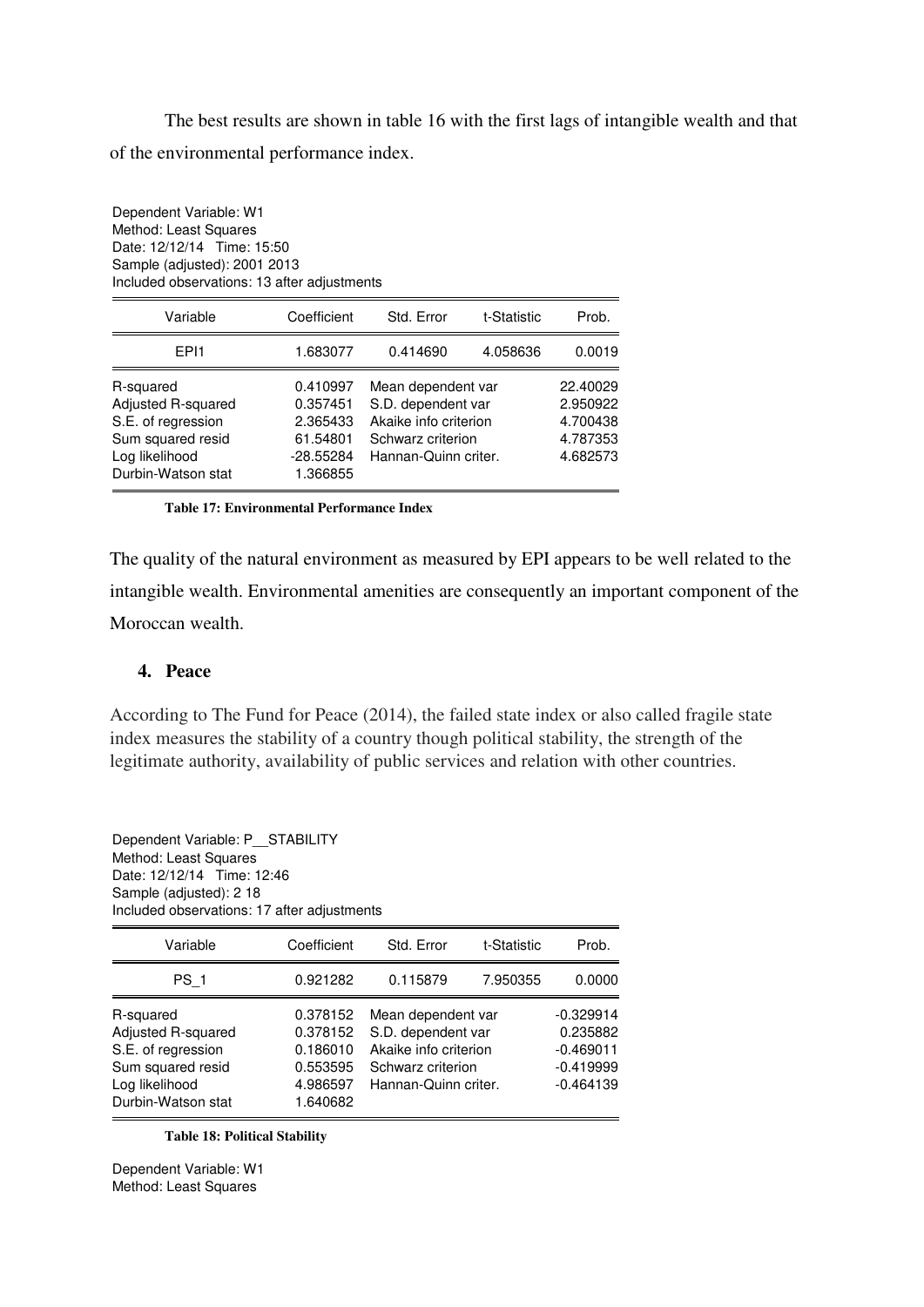| Date: 12/12/14 Time: 15:45   |                                            |
|------------------------------|--------------------------------------------|
| Sample (adjusted): 2009 2013 |                                            |
|                              | Included observations: 5 after adjustments |

| Variable                                                                                                           | Coefficient                                                          | Std. Error                                                                                                     | t-Statistic          | Prob.                                                             |
|--------------------------------------------------------------------------------------------------------------------|----------------------------------------------------------------------|----------------------------------------------------------------------------------------------------------------|----------------------|-------------------------------------------------------------------|
| <b>FAILED STATE</b><br>FS <sub>1</sub>                                                                             | 0.305223<br>2.142175                                                 | 0.225791<br>0.412850                                                                                           | 1.351794<br>5.188744 | 0.4055<br>0.1212                                                  |
| R-squared<br>Adjusted R-squared<br>S.E. of regression<br>Sum squared resid<br>Log likelihood<br>Durbin-Watson stat | 0.998464<br>0.993857<br>0.221929<br>0.049253<br>4.455880<br>3.521241 | Mean dependent var<br>S.D. dependent var<br>Akaike info criterion<br>Schwarz criterion<br>Hannan-Quinn criter. |                      | 20.44683<br>2.831585<br>$-0.182352$<br>$-0.494802$<br>$-1.020936$ |

**Table 19: Failed State Index** 

This result is confirmed using the safety and security index from Legatum. The Legatum prosperity index is developed by the Legatum Institute (2014) and gathers eight subindexes: Economy, Entrepreneurship & Opportunity, Governance, Education, Health, Safety and Security, Personal Freedom and Social Capital. This latter is an annual index based on 89 variables over 140 countries and takes into consideration a variety of elements like the economic growth, education, well-being and quality of life. The current study uses three of the sub-indices mentioned above. It includes Social Capital that measures the social involvement of individuals in the social welfare of a nation. It measures the participation in volunteer work, donate for charity and help strangers. This sub-index includes also the trust in family members and trust in general. It also accounts for Personal Freedom (This sub-index includes economic freedom, the freedom in religion and speech, the freedom of choice and tolerance toward immigrants and minorities). In addition, Safety and Security as a sub-index measuring the national and personal safety based on factors like the fear of crime and the personal safety by gender. It also includes fear from the political system and the freedom of political expression, the mental health and wellbeing.

Only one sub-component that is safety-security appears to be statistically significant in relation to the first difference of the intangible wealth series. The results are introduced in table 20.

Dependent Variable: DW Method: Least Squares Date: 12/22/14 Time: 14:08 Sample (adjusted): 2009 2013 Included observations: 5 after adjustments

| Variable        | Coefficient | Std. Frror | t-Statistic | Prob.  |
|-----------------|-------------|------------|-------------|--------|
| SAFETY SECURITY | 41.56921    | 7.015448   | 5.925383    | 0.0273 |
| SOCIAL CAP      | $-6.700606$ | 4.522685   | $-1.481555$ | 0.2766 |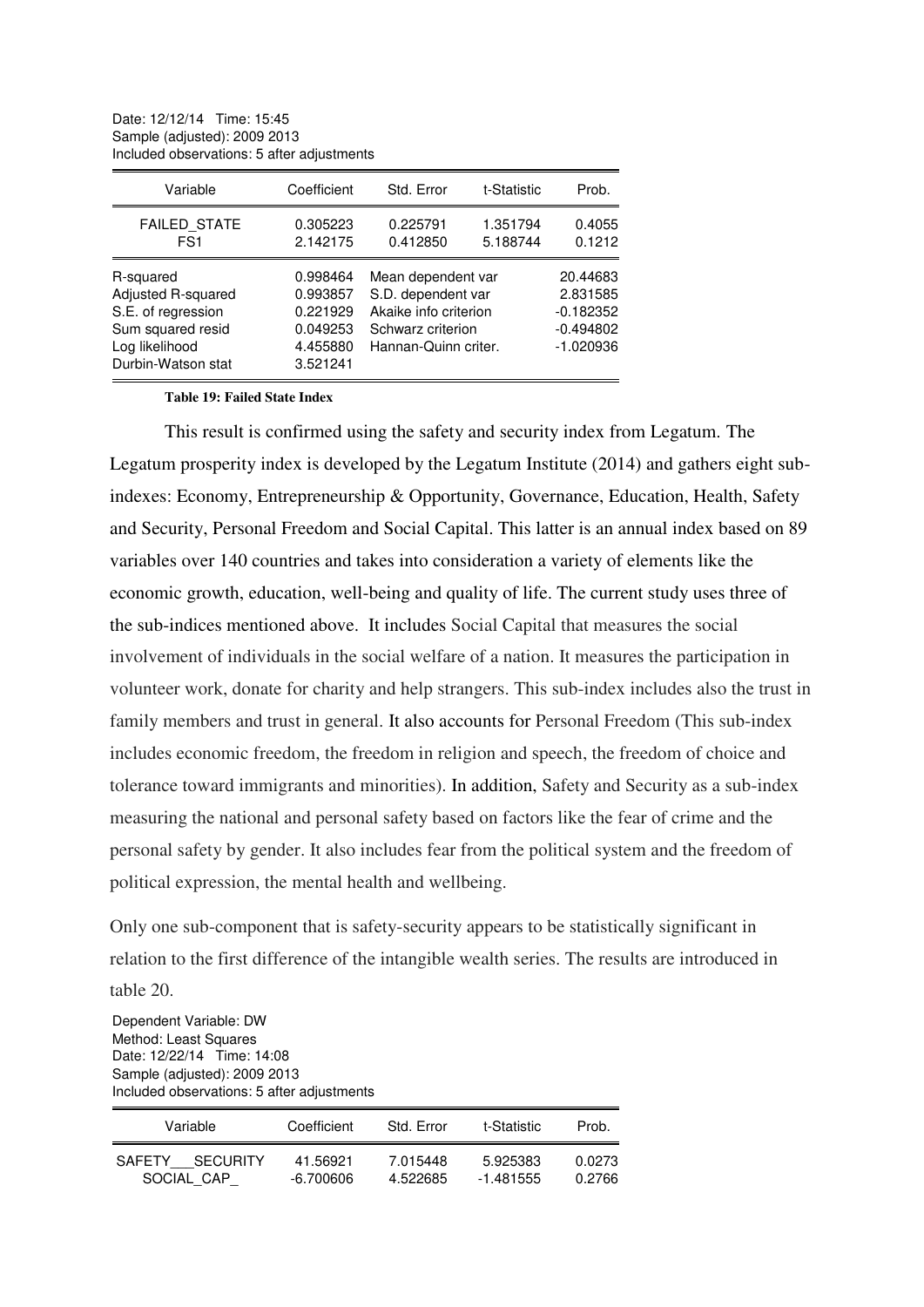| PERSONAL FREED                                                                               | $-6.628033$                                                    | 6.389775                                                                                                       | $-1.037287$ | 0.4086                                                      |
|----------------------------------------------------------------------------------------------|----------------------------------------------------------------|----------------------------------------------------------------------------------------------------------------|-------------|-------------------------------------------------------------|
| R-squared<br>Adjusted R-squared<br>S.E. of regression<br>Sum squared resid<br>Log likelihood | 0.269659<br>$-0.460681$<br>6.001783<br>72.04280<br>$-13.76425$ | Mean dependent var<br>S.D. dependent var<br>Akaike info criterion<br>Schwarz criterion<br>Hannan-Quinn criter. |             | $-38.71661$<br>4.965953<br>6.705700<br>6.471362<br>6.076762 |
| Durbin-Watson stat                                                                           | 1.967258                                                       |                                                                                                                |             |                                                             |

**Table 20: Legatum Indices** 

### **5. Culture**

According to the Bertelsmann Stiftung website (2014), the Status index is part of the Bertelsmann Stiftung's Transformation Index (BTI). This latter evaluates how the developing countries and those in transition are directing their efforts for democracy and economic changes. On the other hand, the status index measures the political and economic transformation degrees. This index defines the position of each country on their path toward democracy.

Dependent Variable: WEALTH Method: Least Squares Date: 12/12/14 Time: 14:17 Sample (adjusted): 2003 2012 Included observations: 5 after adjustments

| Variable                                                                                                      | Coefficient                                                           | Std. Error                                                                                                     | t-Statistic | Prob.                                                    |
|---------------------------------------------------------------------------------------------------------------|-----------------------------------------------------------------------|----------------------------------------------------------------------------------------------------------------|-------------|----------------------------------------------------------|
| STATUS IND                                                                                                    | 4.702501                                                              | 0.313529                                                                                                       | 14.99863    | 0.0001                                                   |
| R-squared<br>Adjusted R-squared<br>S.E. of regression<br>Sum squared resid<br>Log likelihood<br>Durbin Watson | 0.167610<br>0.167610<br>3.293424<br>43.38656<br>$-12.49647$<br>1.7899 | Mean dependent var<br>S.D. dependent var<br>Akaike info criterion<br>Schwarz criterion<br>Hannan-Quinn criter. |             | 22.05136<br>3.609808<br>5.398589<br>5.320476<br>5.188943 |

**Table 21: Status Index from The Bertelsmann Stiftung's Transformation Index (BTI)** 

Given the reduced length of the time series, only partial tests have been performed. But, these tests appear to be conclusive for the likely variables that are connected with the intangible wealth as measured by the residual method. The components of wealth that are tested and that show interesting links are governance, knowledge, peace and environmental performance. The cultural dimension represented by individual status appear also to be related to intangible wealth. The policy implications of these results are clearly indicating that more openness, democratization besides education and access to knowledge lead to higher intangible and thus total wealth for Morocco.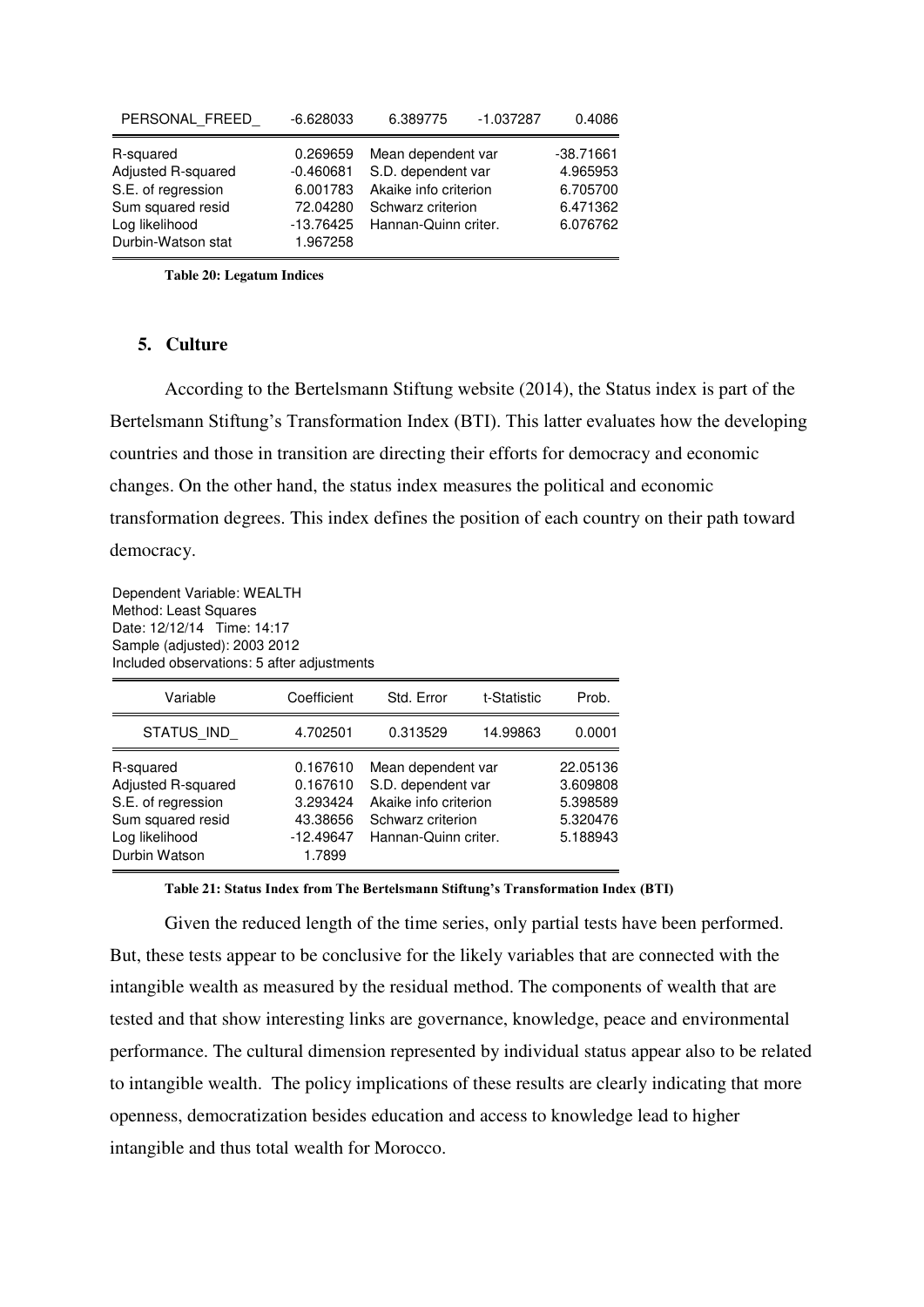# **Conclusion**

The results attained in this article are consistent with previous literature on other countries. They open the road to further transformations to be tackled around education and knowledge besides governance, peacefulness and security with cultural components that account for the valuation of the individuals and groups in the economy. But longer time series data are needed to perfect the analysis.

# **References**

- Algan, Y. and Cahuc, P. (2010). Trust and Growth. American Economic Review, Vol. 100, No. 5 (DECEMBER 2010), pp. 2060-2092Published by: American Economic Association. URL:<http://www.jstor.org/stable/41038755>
- Barro and Lee. (2014). About the Dataset: Introduction. Retrieved Monday 22<sup>nd</sup> December 2014 from<http://www.barrolee.com/>
- Bertelsmann Stiftung (2014). Transformation Index BTI 2014. Retrieved Monday 22nd December 2014 from <http://www.bti-project.org/index/methodology/>
- Beugelsdijk, S., De Grooty, H L.F and Van Schaikz, A. BTM. (2004). Trust and economic growth: a robustness analysis. Oxford University Press 2004 Oxford Economic Papers 56 (2004), 118–134 118.
- Camcho, L.A. (2014). Understanding Regime Support in New and Old Democracies. The Role of Performance and Democratic Experience. German Development Institute, Discussion paper 10/2014.
- [Casson,](http://www.sciencedirect.com/science/article/pii/S157406760601012X) M. (2006). Culture and Economic Performance. Chapter 12 in [Handbook of the](http://www.sciencedirect.com/science/handbooks/15740676)  [Economics of Art and Culture.](http://www.sciencedirect.com/science/handbooks/15740676) Edited by Victor A. Ginsburgh and David Throsby, [Volume 1,](http://www.sciencedirect.com/science/handbooks/15740676/1/supp/C) 2006, Pages 359–397, ISBN: 978-0-444-53776-8
- Chiu, W.H. (1998). Income Inequality, Human Capital Accumulation and Economic Performance. The Economic Journal, Vol. 108, No. 446 (Jan., 1998), pp. 44-59 Published by: Wiley on behalf of the Royal Economic Society URL: <http://www.jstor.org/stable/2565736>
- Cobb, S.M. (2008). Quantifying the Wealth of Nations: The Impact of Intangible Capital and Implications for Policy Formulation. The Ambassadors REVIEW, Fall 2008 pp: 1-33.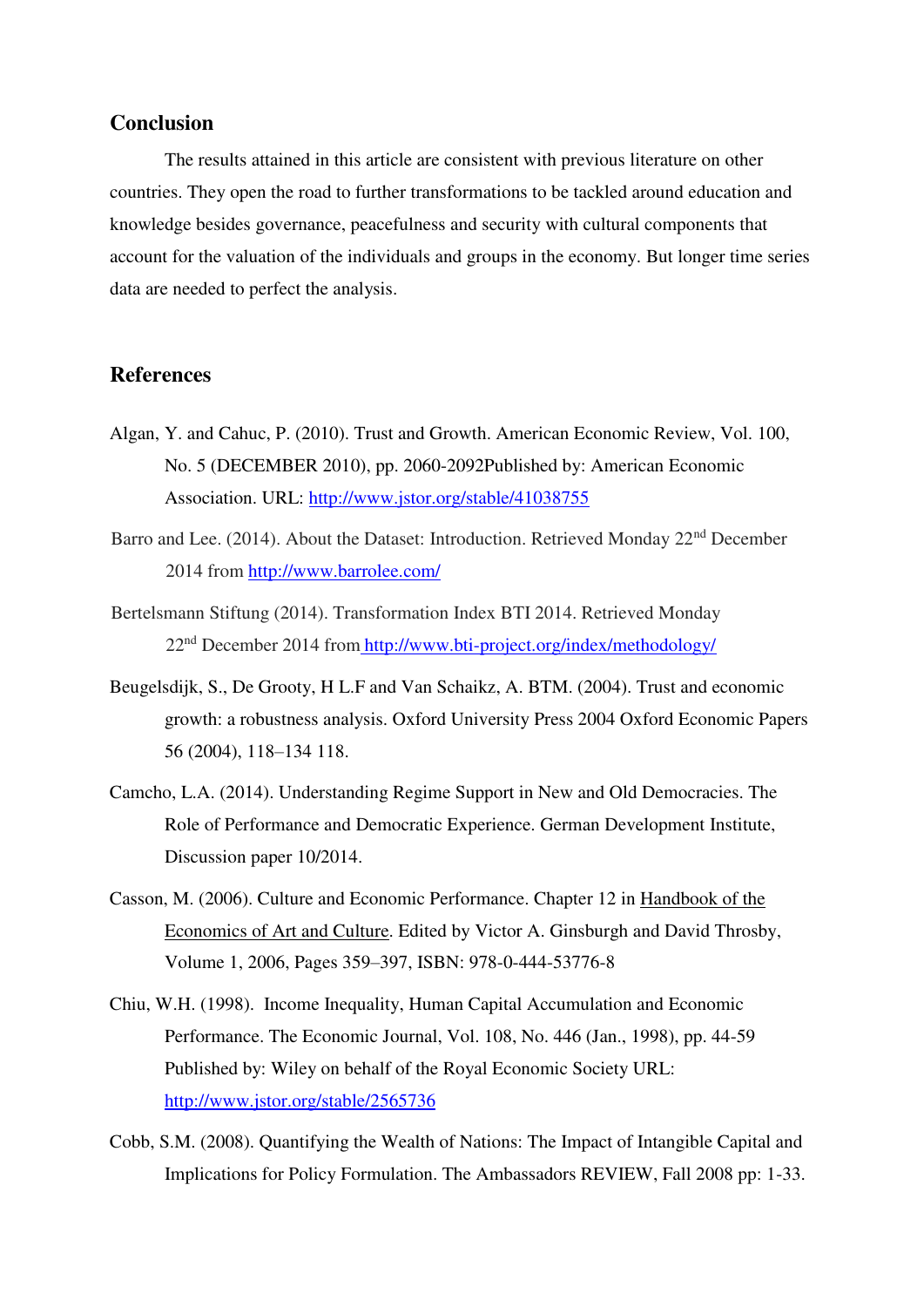- Driouchi, A. (2013). ICTs for Health, Education, and Socioeconomic Policies: Regional Cases (pp. 1-340). Hershey, PA: IGI Global. doi:10.4018/978-1-4666-3643-9
- Emerson, J., D. C. Esty, M.A. Levy, C.H. Kim, V. Mara, A. de Sherbinin, and T. Srebotnjak. (2010). 2010 Environmental Performance Index. New Haven: Yale Center for Environmental Law and Policy. Retrieved Monday 22nd December 2014 from [http://www.ciesin.org/documents/EPI\\_2010\\_report.pdf](http://www.ciesin.org/documents/EPI_2010_report.pdf)
- Ferreira, S. and Hamilton, K. (2010). Comprehensive Wealth Intangible Capital and Development. Policy Research Working papers, Policy Research Working Paper 5452, October 2010.
- Fund for Peace. (2014). What Does "State Fragility" Mean? Retrieved Monday 22<sup>nd</sup> December 2014 from<http://ffp.statesindex.org/faq-06-state-fragility>
- Gastil, R. D. Comparative Survey of Freedom, 1972-1976. ICPSR07555-v1. Ann Arbor, MI: Inter-university Consortium for Political and Social Research [distributor], 2000. <http://doi.org/10.3886/ICPSR07555.v1>
- Hamilton, K. and Liu, G. (2013). Human Capital, Tangible Wealth, and the Intangible Capital Residual. Policy Research Working Paper 6391. The World Bank Development Research Group. Environment and Energy Team March 2013.
- Knack, S. and Keefer, P. (2010). Institutions and Economic Performance: Cross-Country Tests Using Alternative Institutional Indicators. Online at http://mpra.ub.unimuenchen.de/23118/ MPRA Paper No. 23118, posted 8. June 2010
- Legatum prosperity Institute. (2014). Principles of Prosperity Retrieved Monday 22nd December 2014 from<http://www.prosperity.com/#!/principles-of-prosperity>
- Letki, N. (2006). Investigating the Roots of Civic Morality: Trust, Social Capital, and Institutional Performance. Political Behavior, Vol. 28, No. 4 (Dec., 2006), pp. 305- 325 Published by: Springer, URL:<http://www.jstor.org/stable/4500227>
- McCracken, M. (1998). Social Cohesion and Macroeconomic Performance. Conference on the State of Living Standards and the Quality of Life Ottawa, Canada October 30-31, 1998.
- Mishler, W., and Rose, R. (1997). Trust, Distrust and Skepticism: Popular Evaluations of Civil and Political Institutions in Post-Communist Societies. The Journal of Politics, Vol. 59, No. 2 (May, 1997), pp. 418-451Published by: The University of Chicago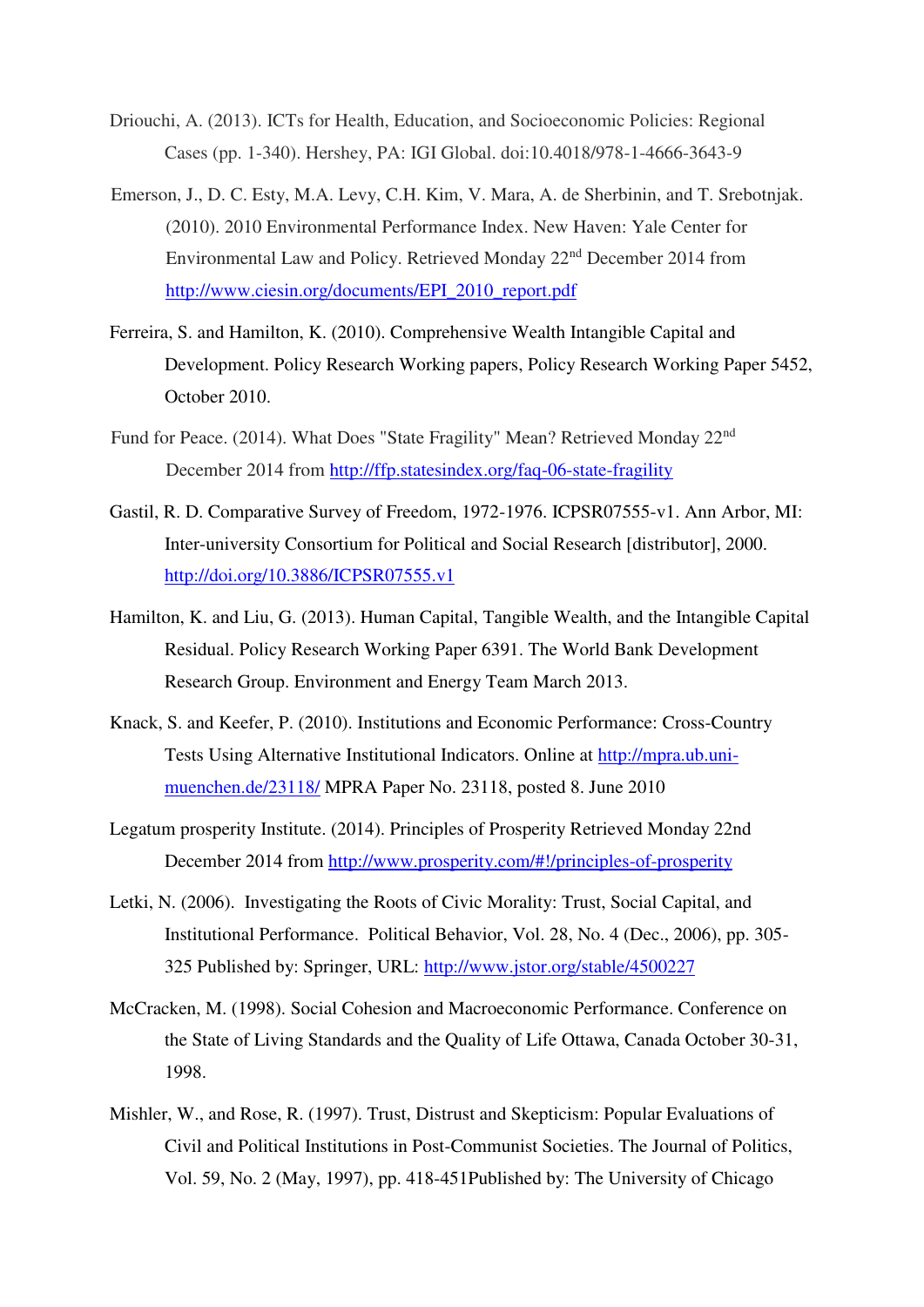Press on behalf of the Southern Political Science Association URL: <http://www.jstor.org/stable/2998171>

- Nannestad, P., Tinggaard, G., Thisted P. and Sønderskov, M. (2014). Do Institutions or Culture Determine the Level of Social Trust? The Natural Experiment of Migration from Non-western to Western Countries, Journal of Ethnic and Migration Studies, 40:4, 544-565, DOI: 10.1080/1369183X.2013.830499
- Stiftung, B. (2014). Transformation Index BTI 2014. Retrieved Monday 22nd December 2014 from<http://www.bti-project.org/index/methodology/>
- World Bank (2006). Where is the Wealth of Nations? Measuring Capital for the 21<sup>st</sup> Century. The World Bank, Washington, D.C. 2006, 188 pages.
- Worldbank Data. (2014). Worldwide Governance Indicators. Retrieved Monday 22nd December 2014 from<http://info.worldbank.org/governance/wgi/index.aspx#home>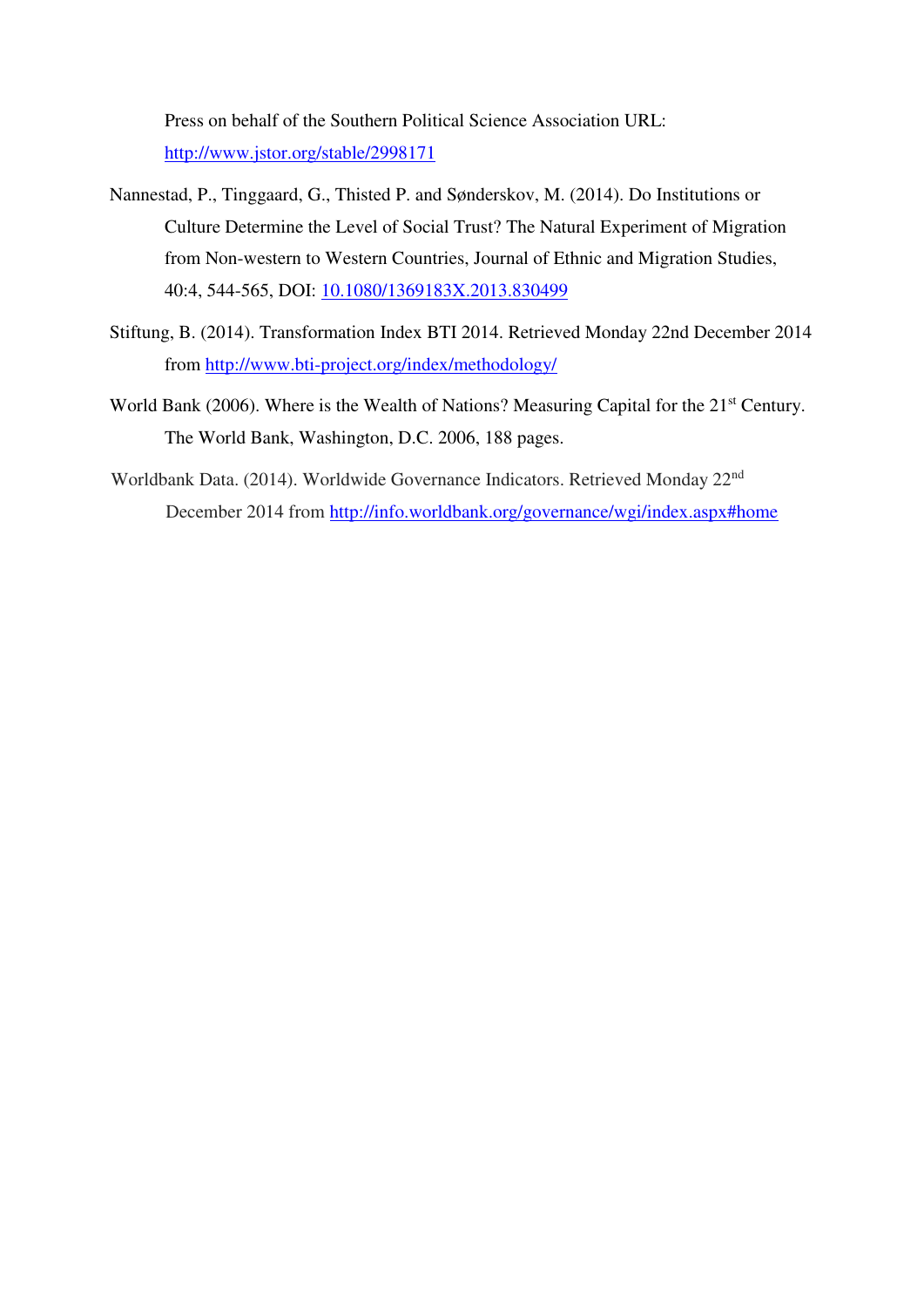# **APPENDIX I: THE DATA**

|                              | 1995     | 1996     | 1997     | 1998     | 1999     | 2000     | 2001     | 2002     | 2003     | 2004     | 2005     | 2006     | 2007     | 2008     | 2009     | 2010     | 2011     | 2012     | 2013     | 2014     |
|------------------------------|----------|----------|----------|----------|----------|----------|----------|----------|----------|----------|----------|----------|----------|----------|----------|----------|----------|----------|----------|----------|
| Wealth                       | 10.966   | 12.363   | 13.209   | 18.766   | 17.477   | 17.885   | 23.925   | 23.257   | 24.179   | 24.168   | 24.837   | 25.641   | 25.078   | 21.151   | 22.845   | 22.982   | 18.952   | 16.304   | 17.934   |          |
| <b>CPI</b>                   |          |          |          | 3.700    | 4.100    | 4.700    |          | 3.700    | 3.300    | 3.200    | 3.200    | 3.200    | 3.500    | 3.500    | 3.300    | 3.400    | 3.400    | 37.000   | 37.000   | 39,000   |
| <b>KEI</b>                   | 4.170    |          |          |          |          | 3.740    |          |          |          |          |          |          | 3.300    | 3.450    |          |          |          | 3.610    |          |          |
| KI                           | 4.030    |          |          |          |          | 3.330    |          |          |          |          |          |          |          | 3.330    |          |          |          | 3.250    |          |          |
| <b>AYS</b>                   | 2.660    | 2.660    | 2.660    | 2.660    | 2.660    | 3.260    | 3.260    | 3.260    | 3.260    | 3.260    | 3.790    | 3.790    | 3.790    | 3.790    | 3.790    | 4.240    | 4.240    | 4.240    | 4.240    | 4.240    |
| <b>EPI</b>                   |          |          |          |          |          | 42.966   | 43.637   | 44.166   | 44.872   | 45.066   | 44.740   | 45.074   | 45.259   | 45.466   | 46.154   | 45.757   | 45.760   | 45.760   | 51.890   | 51.890   |
| <b>Failed State</b>          |          |          |          |          |          |          |          |          |          |          |          | 76.500   | 76.000   | 75.800   | 77.100   | 77.000   | 76.300   | 76.100   | 74.300   | 74.400   |
| GII                          |          |          |          |          |          |          |          |          |          |          |          |          | 2.230    | 2.760    | 2.740    | 2.760    | 28.730   | 30.700   | 30.900   | 32.200   |
| <b>Trust</b>                 |          |          |          |          |          |          |          |          |          |          |          |          | 27.400   |          |          |          |          |          |          |          |
| Voice Acc.                   | $-0.359$ | $-0.359$ | $-0.186$ | $-0.186$ | $-0.467$ | $-0.467$ | $-0.516$ | $-0.516$ | $-0.838$ | $-0.546$ | $-0.732$ | $-0.728$ | $-0.733$ | $-0.789$ | $-0.778$ | $-0.728$ | $-0.736$ | $-0.629$ | $-0.722$ |          |
| P. Stability                 | $-0.293$ | $-0.293$ | 0.214    | 0.214    | $-0.165$ | $-0.165$ | $-0.348$ | $-0.348$ | $-0.420$ | $-0.305$ | $-0.548$ | $-0.475$ | $-0.511$ | $-0.600$ | $-0.410$ | $-0.383$ | $-0.395$ | $-0.462$ | $-0.500$ |          |
| Gov. Effectiv                | $-0.033$ | $-0.033$ | 0.027    | 0.027    | $-0.031$ | $-0.031$ | $-0.139$ | $-0.139$ | $-0.101$ | $-0.079$ | $-0.259$ | $-0.143$ | $-0.163$ | $-0.174$ | $-0.131$ | $-0.091$ | $-0.127$ | $-0.045$ | $-0.073$ |          |
| <b>Reg. Quality</b>          | $-0.174$ | $-0.174$ | $-0.061$ | $-0.061$ | $-0.055$ | $-0.055$ | $-0.158$ | $-0.158$ | $-0.270$ | $-0.234$ | $-0.405$ | $-0.177$ | $-0.197$ | $-0.183$ | $-0.048$ | $-0.068$ | $-0.106$ | $-0.092$ | $-0.169$ |          |
| <b>Rule of Law</b>           | 0.239    | 0.239    | 0.240    | 0.240    | 0.144    | 0.144    | $-0.011$ | $-0.011$ | $-0.053$ | 0.017    | $-0.122$ | $-0.253$ | $-0.262$ | $-0.288$ | $-0.192$ | $-0.157$ | $-0.215$ | $-0.206$ | $-0.248$ |          |
| Cont. Corrupt.               | 0.327    | 0.327    | 0.409    | 0.409    | $-0.028$ | $-0.028$ | $-0.176$ | $-0.176$ | $-0.210$ | $-0.081$ | $-0.298$ | $-0.404$ | $-0.323$ | $-0.380$ | $-0.309$ | $-0.175$ | $-0.397$ | $-0.437$ | $-0.356$ |          |
| <b>Status Ind.</b>           |          |          |          |          |          |          |          |          | 5.210    |          |          | 4.620    |          | 4.650    |          | 4.470    |          | 4.500    |          | 4.520    |
| <b>HDI</b>                   | 0.557    |          | 0.582    |          |          | 0.526    |          | 0.600    |          |          | 0.569    | 0.648    | 0.654    | 0.588    |          | 0.603    | 0.612    | 0.614    | 0.617    |          |
| <b>Glob. Peace Index</b>     |          |          |          |          |          |          |          |          |          |          |          |          |          | 1.820    | 1.856    | 1.850    | 1.848    | 1.889    | 1.897    | 1.915    |
| Social Cap.                  |          |          |          |          |          |          |          |          |          |          |          |          |          |          | 0.80     | 2.53     | 2.35     | 1.09     | $-0.97$  | $-0.98$  |
| <b>Personal Freed.</b>       |          |          |          |          |          |          |          |          |          |          |          |          |          |          | $-1.080$ | $-2.540$ | $-2.970$ | $-1.050$ | $-0.869$ | $-1.470$ |
| <b>Safety &amp; Security</b> |          |          |          |          |          |          |          |          |          |          |          |          |          |          | $-1.100$ | $-0.870$ | $-1.050$ | $-0.910$ | $-1.143$ | $-0.646$ |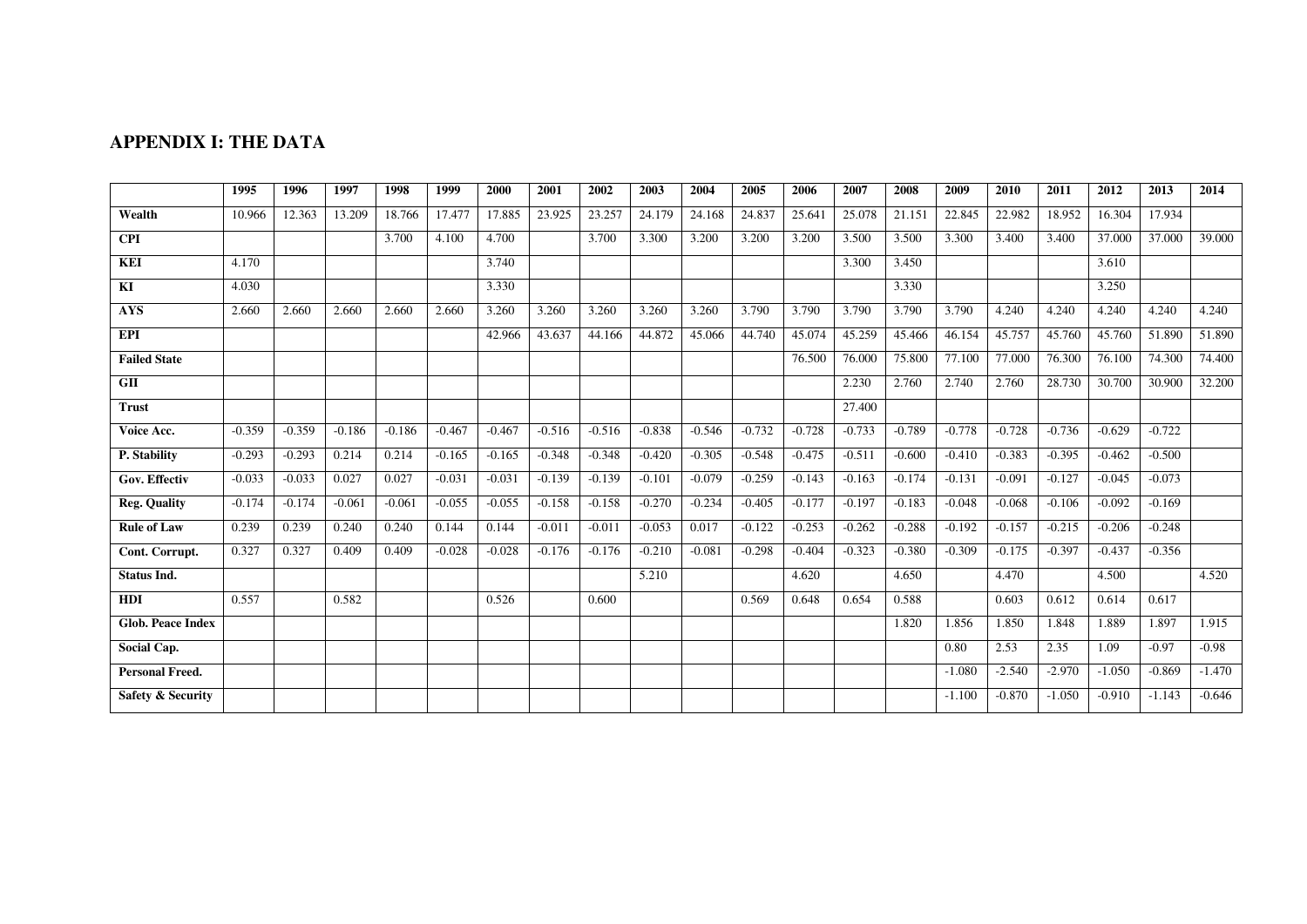# **APPENDIX II: CORRELATIONS**

|                     |                                    | <b>CPI</b>          | KEI                      | KI                     | <b>AYS</b>           | EPI                   | <b>Failed State</b> | GII                    | Voice Acc.      |
|---------------------|------------------------------------|---------------------|--------------------------|------------------------|----------------------|-----------------------|---------------------|------------------------|-----------------|
| <b>CPI</b>          | <b>Corrélation de Pearson</b>      | 1                   | ,327                     | $-1,000^*$             | .522                 | $.793**$              | $-766$ <sup>*</sup> | $.808^\circ$           | $-.065$         |
|                     | Sig. (bilatérale)                  |                     | ,673                     | ,020                   | ,038                 | ,001                  | ,016                | ,015                   | ,817            |
|                     | N                                  | 16                  | 4                        | 3                      | 16                   | 14                    | 9                   | 8                      | 15              |
| <b>KEI</b>          | <b>Corrélation de Pearson</b>      | ,327                | $\mathbf{1}$             | .916                   | $-.805$              | $-.634$               | ,345                | .883                   | $.929*$         |
|                     | Sig. (bilatérale)                  | .673                |                          | .084                   | ,101                 | ,366                  | ,776                | ,311                   | ,022            |
|                     | N                                  | $\overline{4}$      | 5                        | 4                      | 5                    | 4                     | 3                   | 3                      | 5               |
| KI                  | <b>Corrélation de Pearson</b>      | $-1,000^*$          | ,916                     | 1                      | $-.856$              | $-.581$               | $-1,000**$          | $-1,000$ <sup>**</sup> | .713            |
|                     | Sig. (bilatérale)                  | ,020                | ,084                     |                        | ,144                 | ,606                  |                     |                        | ,287            |
|                     | N                                  | 3                   | 4                        | $\overline{4}$         | 4                    | 3                     | $\overline{2}$      | $\mathfrak{2}$         | $\overline{4}$  |
| <b>AYS</b>          | <b>Corrélation de Pearson</b>      | ,522                | $-.805$                  | $-.856$                | $\mathbf{1}$         | $,659**$              | $-384$              | .776                   | $-0.810**$      |
|                     | Sig. (bilatérale)                  | ,038                | ,101                     | ,144                   |                      | ,008                  | ,307                | ,024                   | ,000            |
|                     | N                                  | 16                  | 5                        | 4                      | 20                   | 15                    | 9                   | 8                      | 19              |
| <b>EPI</b>          | <b>Corrélation de Pearson</b>      | .793*               | $-.634$                  | $-581$                 | $0.659*$             | $\mathbf{1}$          | $-.871$ *           | ,624                   | $-412$          |
|                     | Sig. (bilatérale)                  | ,001                | ,366                     | .606                   | ,008                 |                       | ,002                | .098                   | ,144            |
|                     | N                                  | 14                  | $\overline{4}$           | 3                      | 15                   | 15                    | 9                   | 8                      | 14              |
| <b>Failed State</b> | <b>Corrélation de Pearson</b>      | $-766$ <sup>*</sup> | ,345                     | $-1,000$ <sup>**</sup> | $-384$               | $-.871$ **            | 1                   | $-0.641$               | $-144$          |
|                     | Sig. (bilatérale)                  | ,016                | ,776                     |                        | ,307                 | ,002                  |                     | ,087                   | ,734            |
|                     | N                                  | 9                   | 3                        | 2                      | 9                    | $\mathbf Q$           | 9                   | 8                      | 8               |
| <b>GII</b>          | Corrélation de Pearson             | $0.808*$            | ,883                     | $-1,000**$             | $,776^*$             | ,624<br>,098          | $-.641$             | $\mathbf{1}$           | .643            |
|                     | Sig. (bilatérale)<br>N             | ,015<br>8           | ,311<br>3                | $\mathfrak{2}$         | ,024<br>8            | 8                     | ,087<br>8           | 8                      | ,119<br>7       |
| Voice Acc.          | <b>Corrélation de Pearson</b>      | $-.065$             | ,929*                    | .713                   | $-310^{**}$          | $-412$                | $-144$              | ,643                   | $\mathbf{1}$    |
|                     | Sig. (bilatérale)                  | ,817                | ,022                     | ,287                   | ,000                 | ,144                  | ,734                | ,119                   |                 |
|                     | N                                  | 15                  | 5                        | $\overline{4}$         | 19                   | 14                    | 8                   | 7                      | 19              |
| P. Stability        | <b>Corrélation de Pearson</b>      | $-.216$             | ,679                     | ,322                   | $-711$ <sup>**</sup> | $-.433$               | ,561                | ,149                   | $.876**$        |
|                     | Sig. (bilatérale)                  | ,440                | ,208                     | .678                   | ,001                 | ,122                  | ,148                | ,750                   | ,000            |
|                     | N                                  | 15                  | 5                        | $\overline{4}$         | 19                   | 14                    | 8                   | 7                      | 19              |
| Gov. Effectiv       | <b>Corrélation de Pearson</b>      | ,275                | ,781                     | ,321                   | $-.563*$             | ,160                  | $-.216$             | .678                   | $.757**$        |
|                     | Sig. (bilatérale)                  | ,321                | ,119                     | ,679                   | ,012                 | ,584                  | ,608                | ,094                   | ,000            |
|                     | N                                  | 15                  | 5                        | $\overline{4}$         | 19                   | 14                    | 8                   | 7                      | 19              |
| <b>Reg. Quality</b> | <b>Corrélation de Pearson</b>      | ,104                | ,201                     | $-529$                 | $-.116$              | ,040                  | ,612                | ,015                   | .382            |
|                     | Sig. (bilatérale)                  | ,712                | .746                     | ,471                   | ,636                 | ,893                  | ,107                | ,975                   | ,106            |
|                     | N                                  | 15                  | 5                        | 4                      | 19                   | 14                    | 8                   | 7                      | 19              |
| <b>Rule of Law</b>  | <b>Corrélation de Pearson</b>      | $-.290$             | $.902*$                  | ,710                   | $-0.918$ **          | $-.562*$              | .569                | ,023                   | $.900**$        |
|                     | Sig. (bilatérale)                  | ,295                | ,037                     | ,290                   | ,000                 | ,036                  | ,141                | ,961                   | ,000            |
|                     | N                                  | 15                  | 5                        | 4                      | 19                   | 14                    | 8                   | 7                      | 19              |
| <b>Status Ind.</b>  | <b>Corrélation de Pearson</b>      | $-0.423$            | $-1,000**$               | $1,000***$             | $-0.938$ **          | $-356$                | $-.070$             | $-.360$                | $-0.781$        |
|                     | Sig. (bilatérale)                  | ,403                |                          |                        | ,006                 | ,489                  | ,911                | .640                   | ,119            |
|                     | N                                  | 6                   | $\mathfrak{2}$           | $\mathfrak{2}$         | 6                    | 6                     | 5                   | 4                      | 5               |
| HDI                 | <b>Corrélation de Pearson</b>      | ,156                | $-0.695$                 | $-321$                 | ,537                 | ,368                  | ,046                | $-.026$                | $-523$          |
|                     | Sig. (bilatérale)                  | ,667                | ,193                     | ,679                   | ,072                 | ,295                  | ,922                | ,961                   | ,081            |
|                     | N<br><b>Corrélation de Pearson</b> | 10                  | 5<br>$,891$ <sup>*</sup> | $\overline{4}$         | 12<br>$-.871$ **     | 10                    | $\overline{7}$      | 6                      | 12<br>$,908***$ |
| Cont. Corrupt.      | Sig. (bilatérale)                  | $-325$<br>,237      | ,043                     | ,887<br>,113           | ,000                 | $-0.462$<br>,097      | ,369<br>,368        | $-0.628$<br>,131       | ,000            |
|                     | N                                  | 15                  | 5                        | 4                      | 19                   | 14                    | 8                   | 7                      | 19              |
| Glob. Peace         | <b>Corrélation de Pearson</b>      | $,918$ **           | $1,000**$                | $-1,000**$             | ,612                 | ,798*                 | $-0.665$            | $,765$ <sup>*</sup>    | ,718            |
| <b>Index</b>        | Sig. (bilatérale)                  | ,004                |                          |                        | ,144                 | ,031                  | ,103                | ,045                   | ,108            |
|                     | N                                  | 7                   | $\sqrt{2}$               | $\mathfrak{2}$         | 7                    | 7                     | $\tau$              | 7                      | 6               |
| <b>Social Cap.</b>  | <b>Corrélation de Pearson</b>      | $-786$              | $\cdot^a$                | $\cdot^a$              | ,001                 | $-0.911$ <sup>*</sup> | $,851*$             | $-489$                 | $-0.034$        |
|                     | Sig. (bilatérale)                  | ,064                |                          |                        | ,999                 | ,011                  | ,031                | ,325                   | ,957            |
|                     | N                                  | 6                   | $\mathbf{1}$             | 1                      | 6                    | 6                     | 6                   | 6                      | 5               |
| Personal Freed.     | <b>Corrélation de Pearson</b>      | ,655                | $^{\rm a}$               | $\mathbf{a}$           | $-325$               | ,459                  | $-0.409$            | ,177                   | ,227            |
|                     | Sig. (bilatérale)                  | ,158                |                          |                        | ,529                 | ,360                  | ,420                | ,738                   | ,714            |
|                     | N                                  | 6                   | $\mathbf{1}$             | $\mathbf{1}$           | 6                    | 6                     | 6                   | 6                      | 5               |
| Safety &            | <b>Corrélation de Pearson</b>      | , 347               | $\cdot^a$                | $\mathbf{a}$           | ,390                 | ,230                  | $-238$              | ,180                   | ,545            |
| <b>Security</b>     | Sig. (bilatérale)                  | ,500                |                          |                        | ,445                 | ,661                  | ,649                | ,733                   | ,342            |
|                     | N                                  | 6                   | 1                        | 1                      | 6                    | 6                     | 6                   | 6                      | $5\overline{)}$ |
|                     |                                    |                     |                          |                        |                      |                       |                     |                        |                 |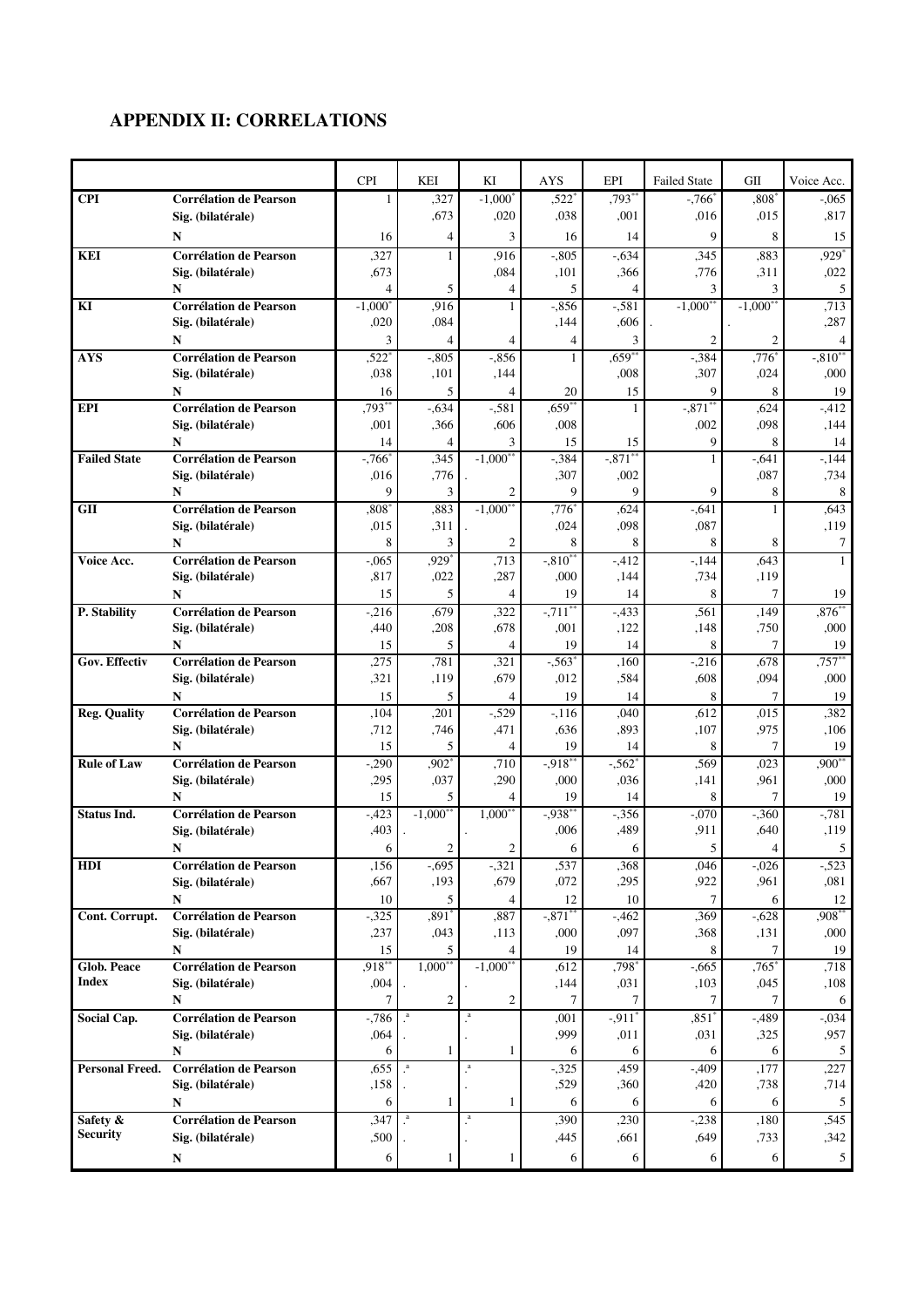|                                    |                                                    | P. Stability         | Gov. Effectiv  | Reg. Quality     | Rule of Law          | Status Ind.                | HDI                 | Cont. Corrupt.       |
|------------------------------------|----------------------------------------------------|----------------------|----------------|------------------|----------------------|----------------------------|---------------------|----------------------|
| <b>CPI</b>                         | <b>Corrélation de Pearson</b>                      | $-.216$              | ,275           | ,104             | $-.290$              | $-.423$                    | ,156                | $-325$               |
|                                    | Sig. (bilatérale)                                  | ,440                 | ,321           | ,712             | ,295                 | ,403                       | ,667                | ,237                 |
|                                    | N                                                  | 15                   | 15             | 15               | 15                   | 6                          | 10                  | 15                   |
| <b>KEI</b>                         | <b>Corrélation de Pearson</b>                      | ,679                 | ,781           | ,201             | $,902*$              | $-1,000$ <sup>*</sup>      | $-0.695$            | $,891*$              |
|                                    | Sig. (bilatérale)                                  | ,208                 | ,119           | ,746             | ,037                 |                            | ,193                | ,043                 |
|                                    | N                                                  | 5                    | 5              | 5                | 5                    | 2                          | 5                   | 5                    |
| KI                                 | <b>Corrélation de Pearson</b>                      | ,322                 | ,321           | $-529$           | ,710                 | $1,000$ **                 | $-321$              | ,887                 |
|                                    | Sig. (bilatérale)                                  | ,678                 | ,679           | ,471             | ,290                 |                            | ,679                | ,113                 |
|                                    | N                                                  | 4                    | 4              | 4                |                      | 2                          | $\overline{4}$      | 4                    |
| <b>AYS</b>                         | <b>Corrélation de Pearson</b>                      | $-.711$ <sup>*</sup> | $-.563"$       | $-116$           | $-0.918$             | $-0.938$ *                 | ,537                | $-.871*$             |
|                                    | Sig. (bilatérale)<br>N                             | ,001<br>19           | ,012<br>19     | ,636<br>19       | ,000<br>19           | ,006<br>6                  | ,072<br>12          | ,000<br>19           |
| <b>EPI</b>                         | <b>Corrélation de Pearson</b>                      | $-.433$              | ,160           | ,040             | $-.562$              | $-356$                     | ,368                | $-462$               |
|                                    | Sig. (bilatérale)                                  | ,122                 | ,584           | ,893             | ,036                 | ,489                       | ,295                | ,097                 |
|                                    | N                                                  | 14                   | 14             | 14               | 14                   | 6                          | 10                  | 14                   |
| <b>Failed State</b>                | <b>Corrélation de Pearson</b>                      | ,561                 | $-.216$        | ,612             | ,569                 | $-0.070$                   | ,046                | ,369                 |
|                                    | Sig. (bilatérale)                                  | ,148                 | ,608           | ,107             | ,141                 | ,911                       | ,922                | ,368                 |
|                                    | N                                                  | 8                    | 8              | 8                | 8                    | 5                          | 7                   | 8                    |
| <b>GII</b>                         | <b>Corrélation de Pearson</b>                      | ,149                 | ,678           | ,015             | ,023                 | $-360$                     | $-.026$             | $-0.628$             |
|                                    | Sig. (bilatérale)                                  | ,750                 | ,094           | ,975             | ,961                 | ,640                       | ,961                | ,131                 |
|                                    | N                                                  | 7                    | 7              | 7                | 7                    | 4                          | 6                   | 7                    |
| Voice Acc.                         | Corrélation de Pearson                             | $0.876^{**}$         | $.757**$       | ,382             | $,900^{**}$          | $-781$                     | $-523$              | $,908$ <sup>**</sup> |
|                                    | Sig. (bilatérale)                                  | ,000                 | ,000           | ,106             | ,000                 | ,119                       | ,081                | ,000                 |
|                                    | N                                                  | 19                   | 19             | 19               | 19                   | 5                          | 12                  | 19                   |
| P. Stability                       | <b>Corrélation de Pearson</b><br>Sig. (bilatérale) | 1                    | ,796*<br>,000  | $,530^*$<br>,020 | $0.805$ *<br>,000    | ,110<br>,861               | $-.424$<br>,169     | $,829**$<br>,000     |
|                                    | N                                                  | 19                   | 19             | 19               | 19                   | 5                          | 12                  | 19                   |
| <b>Gov. Effectiv</b>               | <b>Corrélation de Pearson</b>                      | ,796*                | 1              | $,656*$          | ,709                 | $-122$                     | $-291$              | $,730^{**}$          |
|                                    | Sig. (bilatérale)                                  | ,000                 |                | ,002             | ,001                 | ,845                       | ,359                | ,000                 |
|                                    | N                                                  | 19                   | 19             | 19               | 19                   | 5                          | 12                  | 19                   |
| <b>Reg. Quality</b>                | <b>Corrélation de Pearson</b>                      | .530*                | $,656$ *       | 1                | ,234                 | $-0.912$ <sup>*</sup>      | $-.052$             | ,256                 |
|                                    | Sig. (bilatérale)                                  | ,020                 | ,002           |                  | ,335                 | ,031                       | ,872                | ,290                 |
|                                    | N                                                  | 19                   | 19             | 19               | 19                   | 5                          | 12                  | 19                   |
| <b>Rule of Law</b>                 | <b>Corrélation de Pearson</b>                      | $,805*$              | ,709           | ,234             | 1                    | ,682                       | $-723$ <sup>*</sup> | $,941$ **            |
|                                    | Sig. (bilatérale)                                  | ,000                 | ,001           | ,335             |                      | ,205                       | ,008                | ,000                 |
|                                    | N                                                  | 19                   | 19             | 19               | 19                   | 5                          | 12                  | 19                   |
| <b>Status Ind.</b>                 | <b>Corrélation de Pearson</b><br>Sig. (bilatérale) | ,110<br>,861         | $-122$<br>,845 | $-0.912$<br>,031 | ,682<br>,205         |                            | ,102<br>,898        | ,387<br>,520         |
|                                    | N                                                  | 5                    | 5              | 5                | 5                    | 6                          | 4                   | 5                    |
| <b>HDI</b>                         | <b>Corrélation de Pearson</b>                      | $-0.424$             | $-291$         | $-0.052$         | $-723$ <sup>*</sup>  | ,102                       |                     | $-574$               |
|                                    | Sig. (bilatérale)                                  | ,169                 | ,359           | ,872             | ,008                 | ,898                       |                     | ,051                 |
|                                    | N                                                  | 12                   | 12             | 12               | 12                   | 4                          | 12                  | 12                   |
| Cont. Corrupt.                     | <b>Corrélation de Pearson</b>                      | $.829**$             | $,730^{**}$    | ,256             | $,941$ <sup>**</sup> | ,387                       | $-574$              | $\mathbf{1}$         |
|                                    | Sig. (bilatérale)                                  | ,000                 | ,000           | ,290             | ,000                 | ,520                       | ,051                |                      |
|                                    | N                                                  | 19                   | 19             | 19               | 19                   | 5                          | 12                  | 19                   |
| <b>Glob. Peace</b><br><b>Index</b> | <b>Corrélation de Pearson</b>                      | ,196                 | $.892*$        | ,067             | ,202                 | $-580$                     | $,880^*$            | $-219$               |
|                                    | Sig. (bilatérale)                                  | ,709                 | ,017           | ,900             | ,701                 | ,420                       | ,049                | ,677                 |
|                                    | N                                                  | 6<br>,898            | 6<br>$-333$    | 6<br>,634        | 6<br>,750            | $\overline{4}$<br>$-0.976$ | 5<br>$-0.787$       | 6<br>,328            |
| Social Cap.                        | <b>Corrélation de Pearson</b><br>Sig. (bilatérale) | ,038                 | ,584           | ,251             | ,144                 | ,139                       | ,213                | ,590                 |
|                                    | N                                                  | 5                    | 5              | 5                | 5                    | 3                          | $\overline{4}$      | 5                    |
| Personal Freed.                    | <b>Corrélation de Pearson</b>                      | $-784$               | ,455           | $-.220$          | $-.430$              | ,774                       | ,666                | $-310$               |
|                                    | Sig. (bilatérale)                                  | ,117                 | ,441           | ,722             | ,470                 | ,436                       | ,334                | ,612                 |
|                                    | N                                                  | 5                    | 5              | 5                | 5                    | 3                          | 4                   | 5                    |
| Safety &                           | <b>Corrélation de Pearson</b>                      | ,402                 | ,421           | ,458             | ,737                 | ,711                       | $-741$              | ,315                 |
| <b>Security</b>                    | Sig. (bilatérale)                                  | ,503                 | ,480           | ,437             | ,155                 | ,496                       | ,259                | ,606                 |
|                                    | N                                                  | 5                    | 5              | 5                | 5                    | 3                          | $\overline{4}$      | $5\phantom{.0}$      |